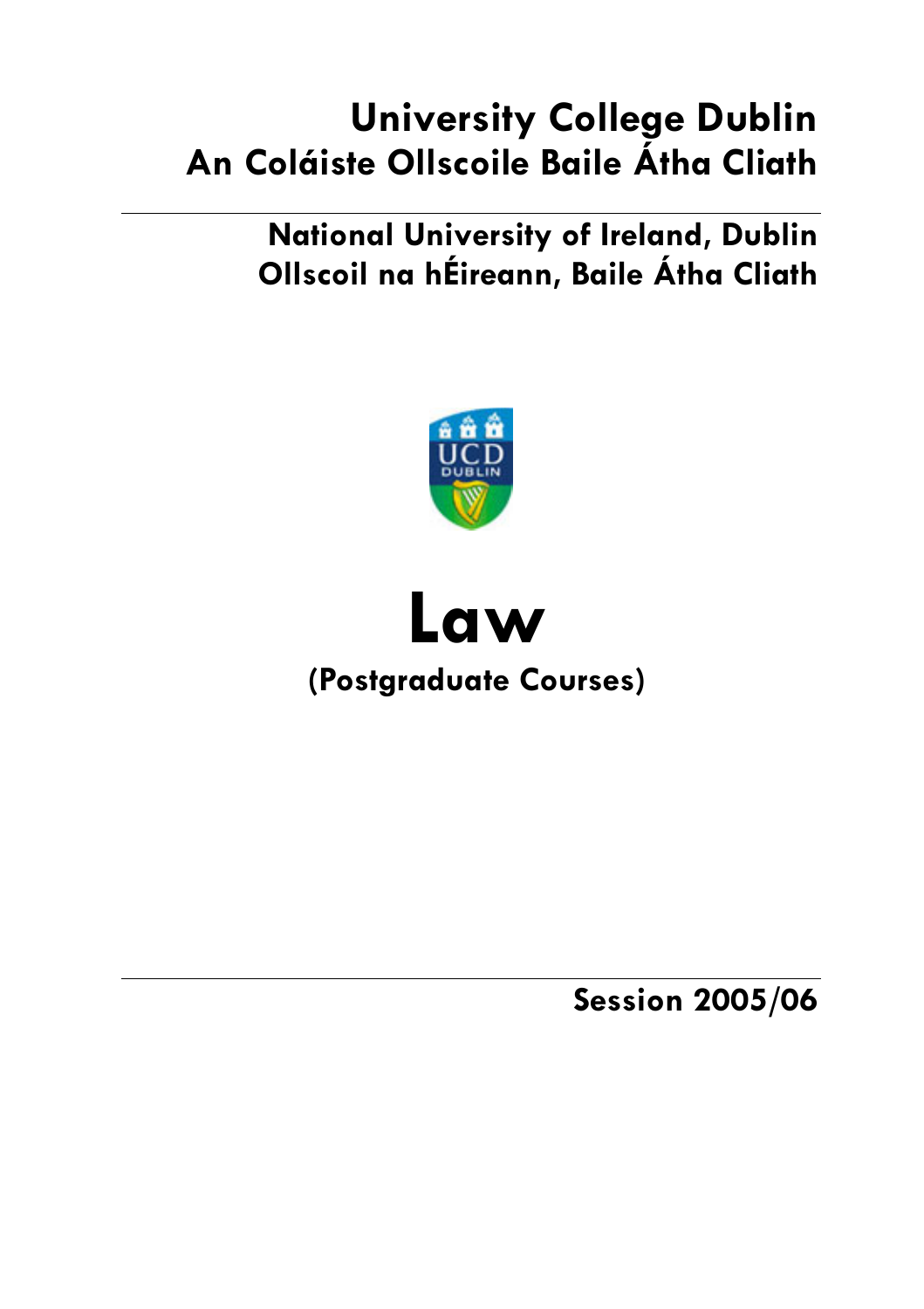# **UCD Law School**

The School of Law was established in 1908 when University College Dublin became a constituent college (now a constituent university) of the National University of Ireland. It has 30 full-time teaching staff and a number of part-time lecturers and tutors. The student body consists of some 800 undergraduates and over 100 postgraduates.

The UCD Law School  $-$  the largest in the State  $-$  has a flourishing postgraduate programme which attracts students from Ireland, other EU member states, and from further afield. The postgraduate degree programme embraces:

- (a) research-based degrees, i.e. the LLM, PhD and LLD
- (b) taught courses, i.e. the LLM in Commercial Law and the LLM in European Law

# **Roebuck Castle**

Though it has several later accretions, the core of Roebuck Castle situated in the grounds of University College Dublin, Belfield, dates back to the fifteenth century. Until 1856 it belonged to the successive Lords Trimleston, whose surname, "Barnewall", is famous in early Irish legal history. In 1423 Christopher Barnewall is recorded as 'the King's Serjeant at Law in Ireland'. His great-grandson, John, (son of the first Lord Trimleston) appears as 'King's Attorney' in 1504, thus beginning an official career which led to a judgeship and, finally, the office of chancellor in 1534. In that same year John's nephew Patrick became king's sergeant; he was to play an important role in the political sphere and contrived to enhance his family's fortunes during the dissolution of the Irish monasteries. He became Master of the Rolls in 1550.

In 1856 the Castle was sold to the Westby family, which has left its traces in the nineteenth and twentieth century Irish law reports.

It was purchased by a religious order in 1943. University College Dublin acquired the property in 1986 and in 1990 Roebuck Castle became the permanent home of the School of Law.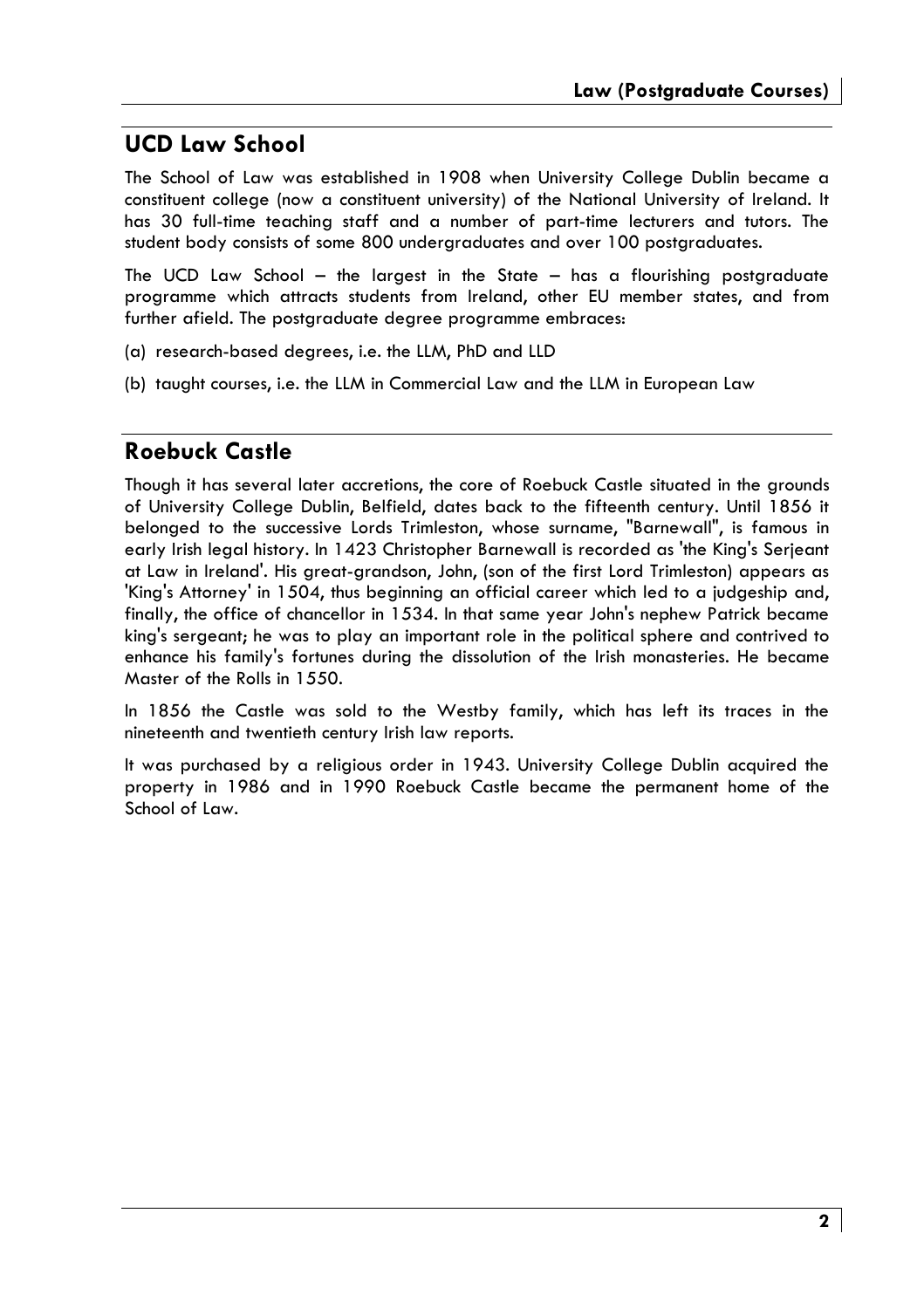# **Contents**

| Diploma in European Convention on Human Rights Law (Dip Eur Con on Human Rights)30 |  |
|------------------------------------------------------------------------------------|--|
|                                                                                    |  |
| Degree of Master of Equality Studies and Higher Diploma in Equality Studies32      |  |
| Degree of Master of Economic Science in European Economic and Public Affairs33     |  |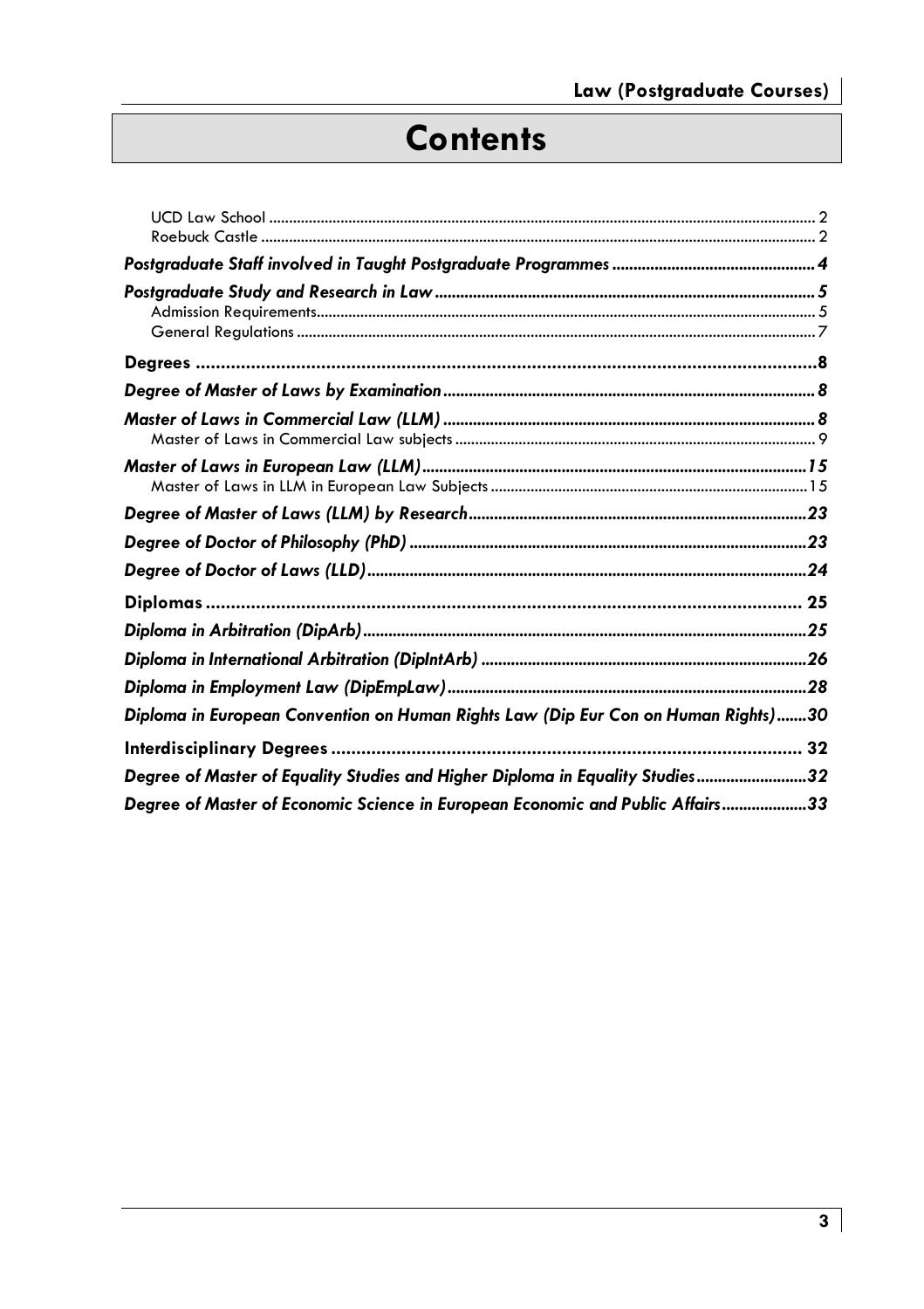# Postgraduate Staff involved in Taught Postgraduate **Programmes**

Gavin Barrett, LLB, PhD, (Dub), BL, MCIArb Course Co-Director of the LLM European Law Dermot Cahill, BCL, LLM (NUI), DAELS (Bruges), Solr. **Course Co-Director of the LLM European Law** Mary Catherine Lucey, BCL, LLM (NUI), BL Course Director of the L.LM. Commercial Law (on leave 2005-06) Brian Hutchinson, BCL, LLM (NUI), DAL, MCIArb, BL - Vice Dean **Course Director of the Diploma in Arbitration** Leila Anglade, MBA (Lyon), DESS (Sorbonne), DEA (Sorbonne), LLM (Harv), Member of Paris Bar **Course Director of the Diploma in International Arbitration** Anthony Kerr, MA(Dubl), LLM (LSE), Barrister-at-law Course Director of the Diploma in Employment Law Suzanne J Egan, BCL (NUI), LLM (York), BL Course Director of the Diploma on the European Convention of Human Rights Blanaid Clarke, BCL, MBS (NUI), BL, PhD Robert Clark, BA (Northumbria), LLM (Lond), PhD (NUI), BL Kevin Costello, BA (Mod), MLitt (Dub), Barrister-at-law, Vivion Gill, LLB (QUB) Elizabeth Heffernan, LLB (Dub), LLM (Dalhousie), LLM (Chicago), PhD, BL, Member of New York Bar Finbarr McAuley, BCL, L.LB, MPhil (Edin), LLD, Jean Monnet Professor of European Criminal Justice Máire Ní Shúilleabháin, BCL, BCL (Oxon), LLM, Barrister-at-Law Postgraduate Programme Office Administration Bianca Cranny BA, MSc. Econ (Vechta), Senior Executive Assistant Postgraduate Programme Manager e-mail: lawpostgraduate@ucd.ie

Liesanne Dean

Course Administrator email: liesanne.Dean@ucd.ie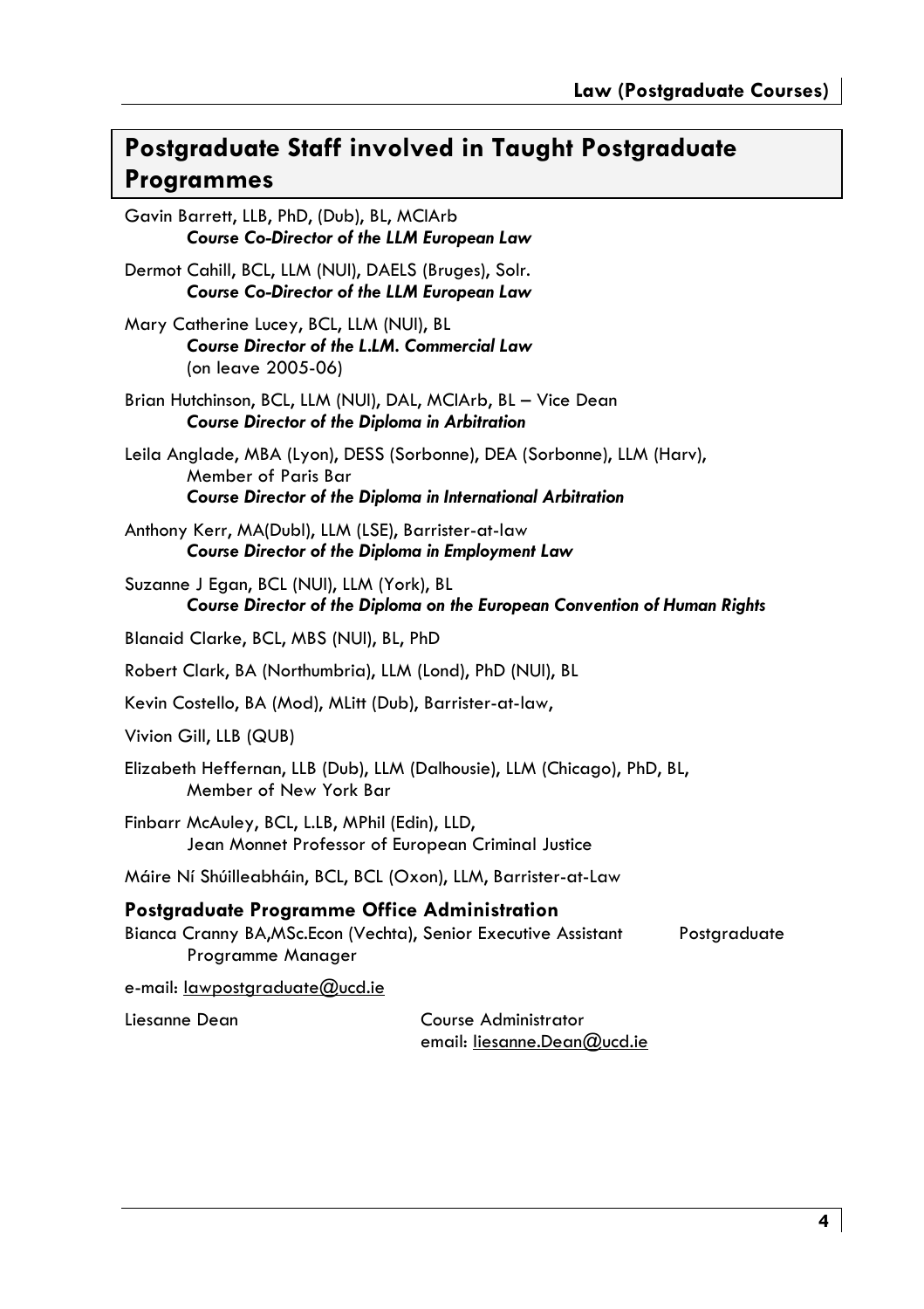# Postgraduate Study and Research in Law

# **Admission Requirements**

# Master of Laws (LLM) Dearee by Examination

- $\mathbf{1}$ Applications for the taught LLM Dearees will be considered from those who:
	- $(a)$ Hold or expect to hold upon commencement of the course at least a Second Class Honours (Grade 1) university degree in law or an interdisciplinary dearee which has a substantial law component. Overseas applicants must demonstrate equivalent qualifications. Overseas applications will be considered if the award of the final dearee in their home iurisdiction is pending.
	- $(b)$ Hold at least a Second Class Honours or equivalent university degree in law, or a Second Class Honours dearee in a discipline other than law, and possess a relevant professional qualification and have experience of appropriate law related practice.
- $\overline{2}$ Subject to the availability of places, applications may be considered from persons who:
	- $(a)$ Do not hold professional qualifications but who have obtained a Second Class Honours (Grade II) or equivalent university degree in law.
	- $(b)$ In the case of applicants who hold a university degree and possess a relevant professional qualification, a degree result which fails to meet the standard required may be compensated for by performance in professional examinations and/or by the range and depth of expertise gained in practice.
	- $(c)$ In exceptional circumstances, a person who does not hold a university degree but holds a professional legal qualification, may be admitted on the basis of results obtained in those or other relevant examinations, the range and depth of expertise gained in practice, and by such other factors as the School considers appropriate in determining eligibility for entry onto the Degree.

# Master of Laws (LLM) Degree by Research

Applications will be considered from those who hold, or expect to obtain by the term of entry, at least a Second Class Honours (Grade I) or equivalent university degree in law, or a Master of Laws degree. Applicants from jurisdictions where the primary law degree is a postgraduate degree and holding an honours degree in law may be considered.

Candidates who hold, or expect to obtain by the term of entry, a Second Class Honours (Grade I) or equivalent university interdisciplinary degree, including a substantial law component, may be considered for admission at the discretion of the School if that degree is directly related to the candidate's research proposal and the School is able to provide a research supervisor with the knowledge and expertise to supervise the candidate satisfactorily.

In exceptional circumstances, candidates who have obtained a Second Class Honours (Grade II) or equivalent university degree in law, may be considered for admission if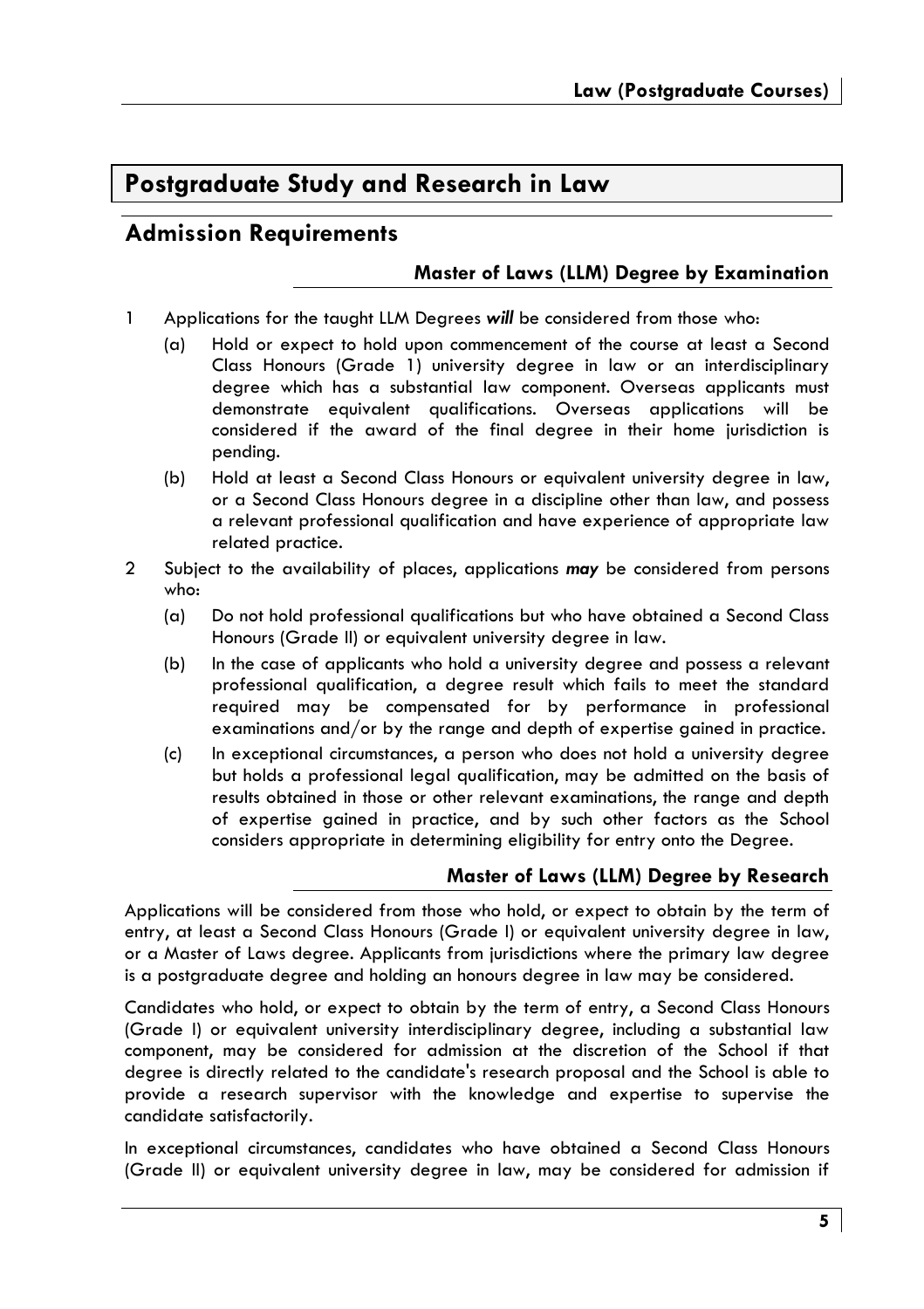such students can demonstrate other appropriate academic accomplishments evidencing a capacity for graduate research.

# Doctor of Philosophy (PhD)

To be eligible to enter on a course of study and research for the Degree of PhD in University College Dublin a candidate must have reached a high honours standard at the examination for the Primary Degree in Law and have demonstrated a capacity for research or presented such other evidence as will satisfy the Professor, or, where appropriate, the Head of School and the School of his/her fitness.

The application of a graduate of UCD or of another university or of a person of advanced standing who proposes to enter on a course of study and research for the degree of PhD shall be considered by the School in UCD on the recommendation of the Dean of the Law School.

The candidate's application, if approved by the School, shall be submitted to the Academic Council. The title of the thesis or a short description outlining the nature of the work must be provided to the School and Academic Council when the student is being recommended for acceptance as a candidate for the PhD degree. If the student's application is approved by the Academic Council he/she must register as a PhD candidate.

Candidates are reminded that the Academic Council is empowered to withdraw the acceptance of any candidate on the recommendation of the Academic Council concerned.

## **Language Requirements**

All School courses are conducted in English. Applicants from non-English speaking countries must submit with their application evidence of oral and written proficiency in English adequate to meet the demands of their course. For this purpose, the following will be considered:

- Minimum score of 600, TOEFL (with test of written English at  $475+$ )
- 6.5 in the IELTS test (Academic), (Minimum average score of 6.0 in each band).

# **Application Procedure**

Applicants must complete and submit an application form together with an official transcript of previous degrees (including those in progress), satisfactory evidence of written and spoken English (if applicable) and two letters of reference from university lecturers (each letter in a sealed envelope with the referee's handwritten signature on the seal). UCD law graduates need not submit transcripts or letters of reference. Please note that incomplete applications will not be considered. Successful applicants will be required to lodge a non-refundable 100 deposit when accepting the offer of a place.

# **Scholarships and Financial Aid**

The School of Law offer a small number of postgraduate scholarships for the LLM in Commercial Law and the LLM in European Law Degree programmes. The normal value of these scholarships is €3,810. The scholarships will be awarded on the basis of outstanding academic merit and are open to graduates of University College Dublin and other universities.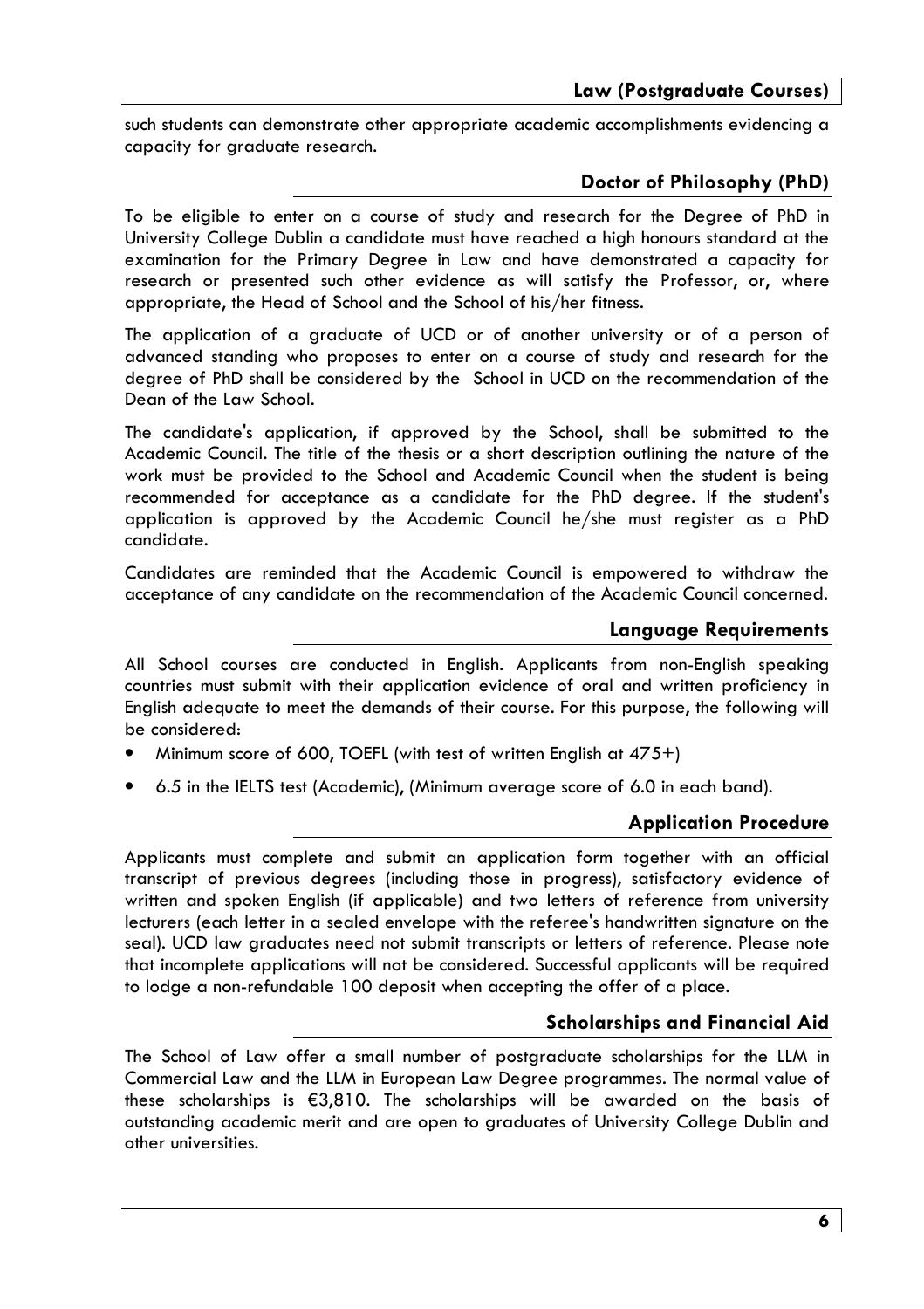The School also offers a small number of Open Postgraduate Scholarships to support research-based postgraduate work. The normal value of these scholarships is €2,540 each. Application forms are available from the Postgraduate Studies Office, Library Building, Belfield, Dublin 4. They are tenable for one year. These scholarships will be awarded on the basis of academic merit and are open to araduates of University College Dublin and other universities. Registered postgraduate students may have the opportunity of tutoring (on an hourly paid basis) at the discretion of the Dean.

All information and application forms can be downloaded from the web at www.ucd.ie/law or can be obtained from the:

Postaraduate Law Office School of Law University College Dublin Roebuck Castle Belfield, Dublin 4

email: lawpostgraduate@ucd.ie

# **General Requlations**

Except with the special permission of the School, every candidate entering as a full-time student must spend not less than three terms in a course of full-time study. Candidates entering as part-time students must spend not less than six terms in a course of part-time study.

All LLM Degree candidates are required to attend the prescribed courses in the School of Law, in accordance with the requirements of each course. Permission to enter for the final examination is conditional upon satisfactory completion of the course requirements. In courses where marks are awarded for written work, entry into the final examinations is conditional on the submission of such work.

Examinations for LLM candidates will be held in August/early September. All subjects must be passed. In exceptional circumstances, a candidate who fails in a single subject may, at the discretion of the School, re-sit that subject. Otherwise, a candidate will be required to petition the School for permission to re-sit the examination in all subjects. A student who is registered to complete the course over two years and fails one subject only at the first sitting may proceed into second year carrying that failed subject.

All examination re-sits will be held at the next LLM examination sitting.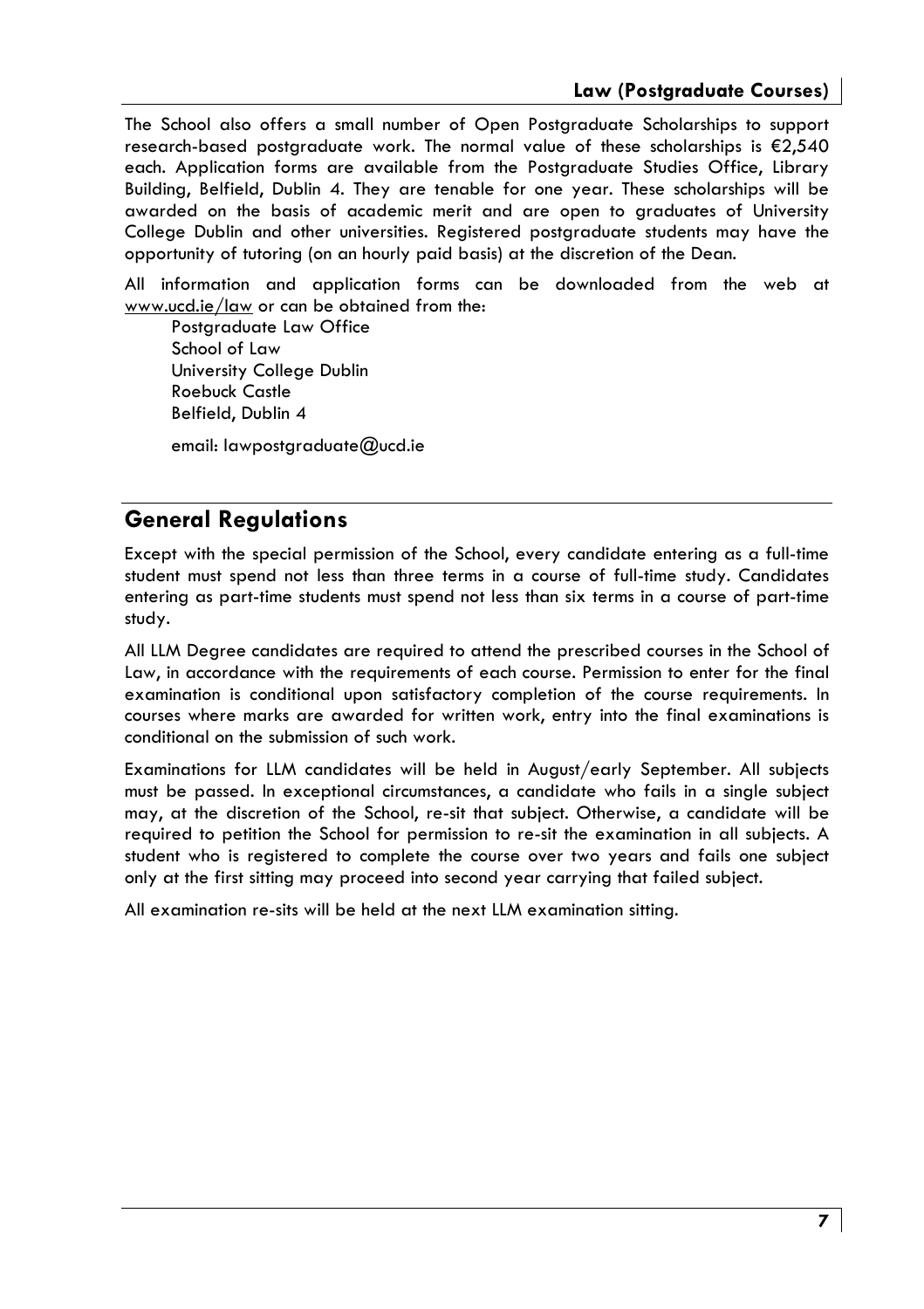# **Degrees**

# Degree of Master of Laws by Examination

The Degree of Master of Laws allows suitably qualified students to pursue postgraduate studies in areas of particular interest. The School offers three taught Master of Laws (LLM) degree programmes:

Master of Laws (Not available for the session 2005/2006)

Master of Laws in Commercial Law

Master of Laws in European Law

# Master of Laws in Commercial Law (LLM)

# LWMXF0003 LWMXP0004

The School of Law offers a one-year, full-time course, or a two-year, part-time course leading to the award of the Degree of Master of Laws in Commercial Law (LLM).

Full-time students are required to take four full subjects or three full subjects and two half subjects; or two full subjects and four half subjects; or one full subject and six half subjects (with the permission of the course Director). Part-time students are required to take either two full subjects or one full subject and two half subjects in each academic year.

#### The available subjects include:

| <b>Full Subjects:</b>  |                                              | Credits |
|------------------------|----------------------------------------------|---------|
| <b>LAW P001</b>        | <b>Commercial Arbitration</b>                | 22.5    |
| <b>LAW P018</b>        | Irish Competition Law                        | 22.5    |
| <b>LAW P002</b>        | Corporate Finance Law                        | 22.5    |
| LAW P103               | <b>European Community Competition Law</b>    | 22.5    |
| <b>LAW P003</b>        | Information Technology Law                   | 22.5    |
| <b>LAW P004</b>        | Intellectual Property Law                    | 22.5    |
| <b>LAW P006</b>        | Private International Law                    | 22.5    |
| <b>LAW P016</b>        | Supervised Dissertation*1                    | 22.5    |
| <b>LAW P023</b>        | International Trade Law                      | 11.25   |
| <b>NEW CODE PLEASE</b> |                                              |         |
| Half subjects:         |                                              | Credits |
| <b>LAW P009</b>        | European Environmental Law                   | 11.25   |
| <b>LAW P017</b>        | <b>European Criminal Justice</b>             | 11.25   |
| LAW P013               | <b>European Community Merger Control Law</b> | 11.25   |
| <b>LAW P015</b>        | Insolvency Law                               | 11.25   |
| LAW PO11               | <b>International Business Law</b>            | 11.25   |
| <b>LAW P305</b>        | Law of Credit and Security                   | 11.25   |
|                        | <b>Total Credits:</b>                        | 90      |

Students are advised that staff exigencies may mean that in any one year only a selection of these subjects will be available.

<sup>&</sup>lt;sup>1</sup>\*Prior approval necessary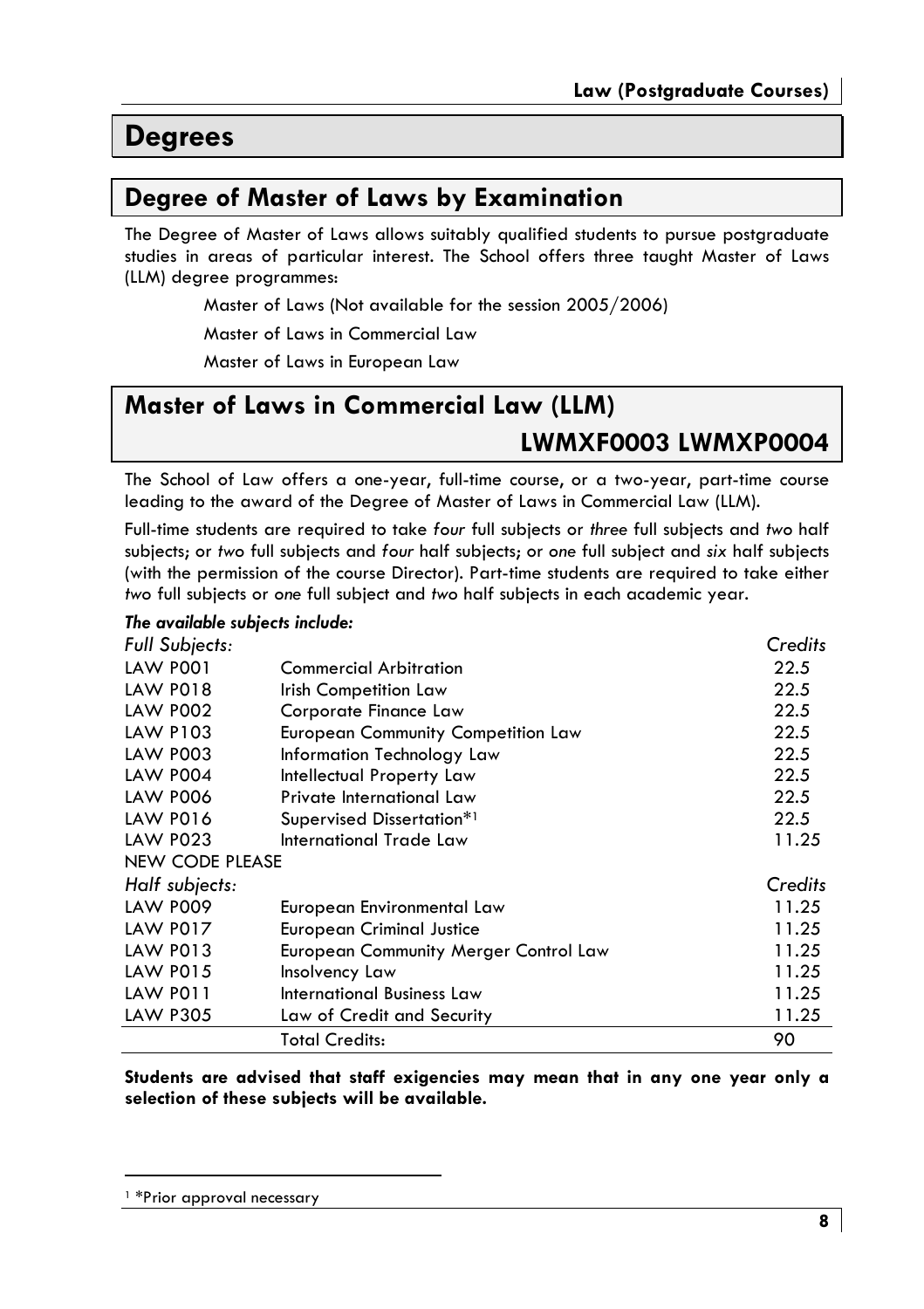# A brief description of the **Master of Laws in Commercial Law subjects**

# (LWMXF0003) (LWMXP0004)

# **Commercial Arbitration**

A study of the domestic and international law and practice of commercial arbitration.

The course will cover: The Arbitration Agreement: form; scope and effect; the proper law of the arbitration agreement; giving effect to the agreement to arbitrate; litigating the subject matter of an agreement to arbitrate; staying litigation pending arbitration; frustration, repudiation and abandonment of arbitration agreements. The Arbitrator: appointment, replacement, removal; duties and powers; immunity from suit; ethical obligations and considerations. The Arbitral Proceedings: procedure and evidence; the ICC and other institutional rules of procedure; the proper law of the proceedings; the proper law of the dispute; separability and arbitrability of disputes; equity clauses and the lex mercatoria. The case stated. The award: formal and substantive requirements; reliefs and remedies: costs and interest. Challenaes to an arbitral award: domestic and foreign awards; the Geneva and New York Conventions. Arbitration of international investment disputes; the ICSID system and rules. State involvement in arbitration. The UNCITRAL model law and the reform of arbitration law.

# **Irish Competition Law**

This course examines substantive and procedural aspects of Irish competition policy.

Topics covered include economic concepts, types and goals of competition policy, schools of antitrust and the Restrictive Practices Acts. A detailed analysis of the Competition Acts 1991 to 2002 will be conducted. The application of the Competition Act 2002 to the following market practices, inter alia, will be explored; price fixing, mergers, distribution agreements (including franchise and agency), refusal to supply and predatory pricing. The nature of the offences and penalties (including prison sentences) will be detailed. The institutional framework will be examined and, in particular, the powers of the Competition Authority.

# **Corporate Finance Law**

This course examines the law relating to corporate finance transactions in Ireland. The course is divided into three parts. The first part deals with corporate governance. Topics covered include the separation of ownership and control, corporate governance codes and corporate social responsibility. The second part of the course deals with the use of listed securities as a source of finance. Topics covered include national and international stock exchanges, prospectuses, listing securities, investor compensation and market abuses. The final part of the course deals with mergers and takeovers law for public companies. Topics covered include the Irish Takeover Panel, domestic and EU competition law, the proposed Takeovers Directive, acquisitions of undertakings and acquisitions of shares, procedural rules and frustrating actions.

# **European Community Competition Law**

This course examines the development of European Community Competition law and policy. Case-law and recent regulatory reforms will be examined in detail.

## **LAW PO18**

# **LAW POO1**

# **LAW P103**

**LAW POO2**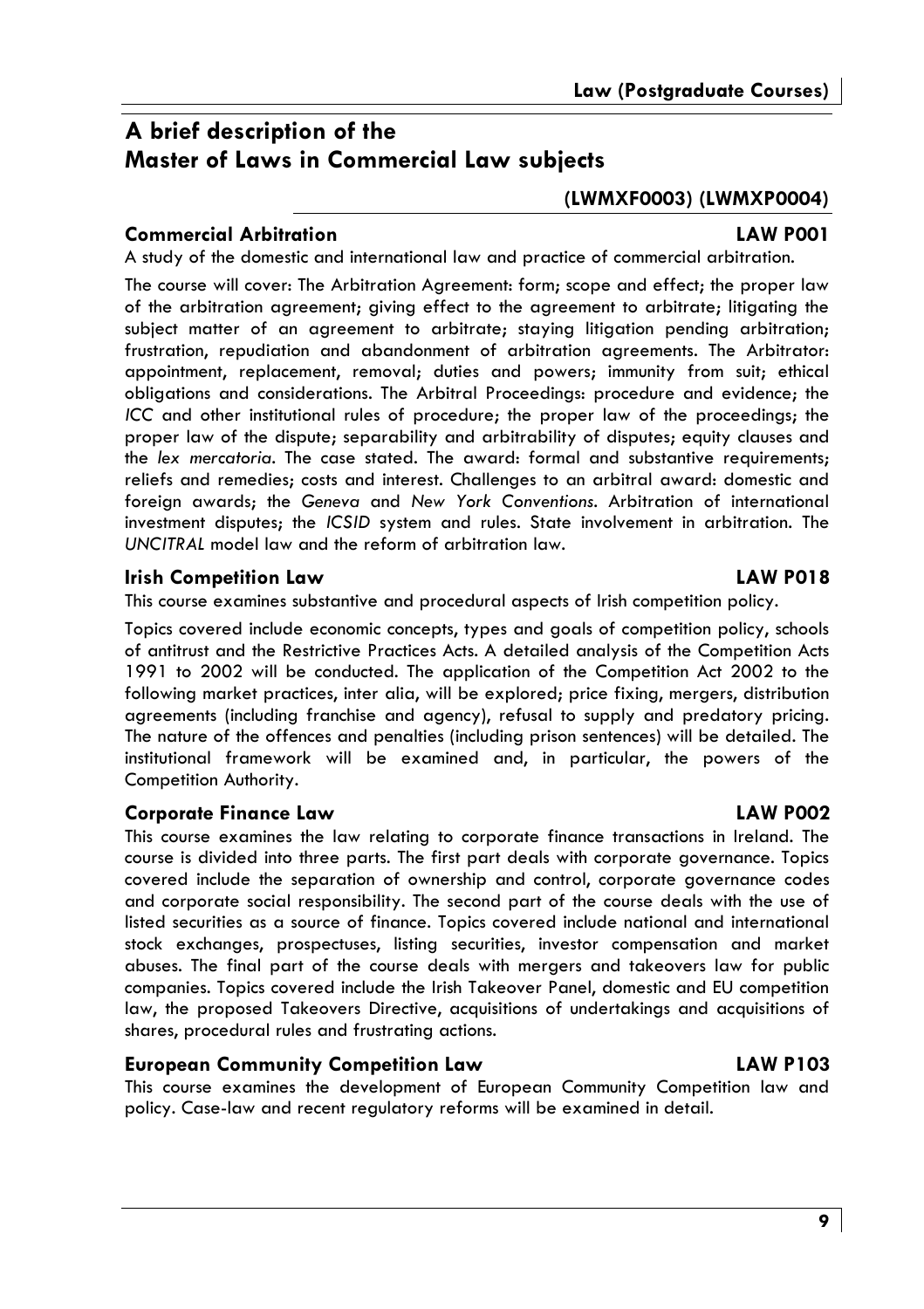Topics covered will include:

- an introduction to economics with a particular focus on market definition:
- cartel operations;
- · oligopolistic interdependence;
- trade and professional associations:
- vertical restraints including; exclusive territories, exclusive purchasing requirements, selective distribution agreements and franchising;
- monopoly and dominance;
- refusals to deal and tying arrangements;
- predatory pricing and price discrimination.

#### **Information Technology Law**

This course examines the way in which Irish law facilitates the use and development of Information Technology in the modern legal and business environment. Particular attention is paid to the influence of European Union and Council of Europe initiatives, specifically the European Union objective of creating a Single Information Market across the Union. Specific topics covered include privacy, both on-line and off-line, issues of criminal and civil liability for information and information products, intellectual property issues (including domain names), contract formation via e-commerce. International e-commerce legal texts (EU E-Commerce Directive, UNCITRAL, etc.) are studied extensively to provide students with up-to-date knowledge of the wider legal environment.

#### **Intellectual Property Law**

An examination of selected topics that form the corpus of Intellectual Property Law in Ireland. The law of copyright and related rights is a primary focus after the enactment in 2000 of the Copyright and Related Rights Act. Developments in the wider International field are tracked, e.g., E.U. and WIPO initiatives. Information Technology - driven caselaw, especially in the USA is monitored. The law of registered designs following the enactment of the Industrial Designs Act 2001 is also covered in depth. Passing off, trade mark law and related topics such as character merchandising the misleading advertising regulation. Miscellaneous areas addressed include the law of confidence and plant breeders' rights and the UPOV regime.

#### **LAW PO04**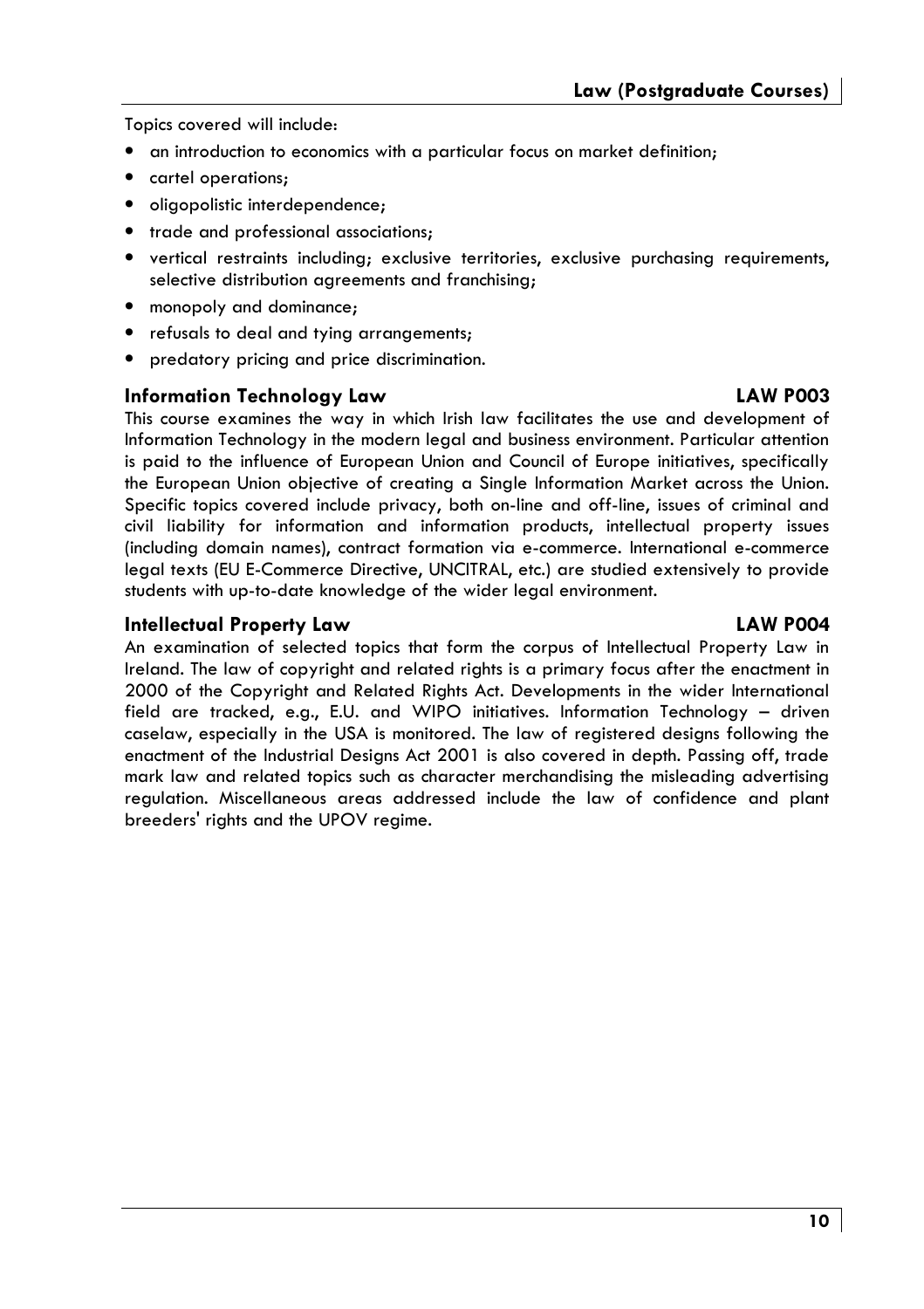# **International Trade Law**

# **LAW P023**

The International Trade Law course will look firstly at the emergence from the General Agreement on Tariffs and Trade (GATT) of the new World Trade Organisation (WTO). Students will cover the enormous implications of the change in the legal order for international trade and will study in considerable detail the dispute settlement body rules and look at the overall structure of the WTO. The students will be exposed to the conflicts that have arisen surrounding globalisation and trade liberalisation and the role that the WTO should have, or could play in resolving these serious conflicts.

Topics covered will include:

- the rights under the WTO which are examined through a number of cases in which the interpretation of the dispute settlement rules has been developed;
- the students will then be brought through a number of the underlying WTO agreements including the general gareement on trade and tariffs:
- . the General Agreement on Trade in Services, TRIPS (i.e., the trade-related aspects of intellectual property rights) and the agreement on agriculture;
- the agreement on technical barriers to trade;
- the basic telecommunications agreement:
- the government procurement agreement;
- the agreement on subsidies and countervailing measures.

During the course, students are requested to present arguments in a number of moot court scenarios to ensure they fully understood the substantive law and the procedural requirements of the WTO.

# Private International Law

# **I AW POO6**

The primary focus of the course will be comparative international commercial litigation with particular emphasis on jurisdiction of courts and enforcement of civil judgments in Europe. Emphasis will also be placed on a choice of law issues in international contract planning, international tort litigation and restitutionary claims in private international law.

Topics covered include:

- jurisdiction in claims in personam in non-Convention cases;
- staying actions focusing in particular on forum non conveniens and anti-suit injunctions;
- multi-jurisdictional issues under the Brussels Regulation (2000) and Lugano Convention (1988), including general, special and exclusive jurisdiction, jurisdiction in insurance contracts, jurisdiction in consumer and internet transactions, jurisdiction agreements, lis alibi pendens and provisional measures;
- enforcement of civil judgments from non-convention states;
- enforcement of judgments under the Brussels Regulation and Lugano Convention;
- international contracts determining governing law, mandatory rules, formal material validity, scope of the applicable law, public policy and consumer and employment contracts: and
- international tort litigation focusing on the determination of the applicable law, public policy and specific issues relating to product liability, environmental torts and defamation.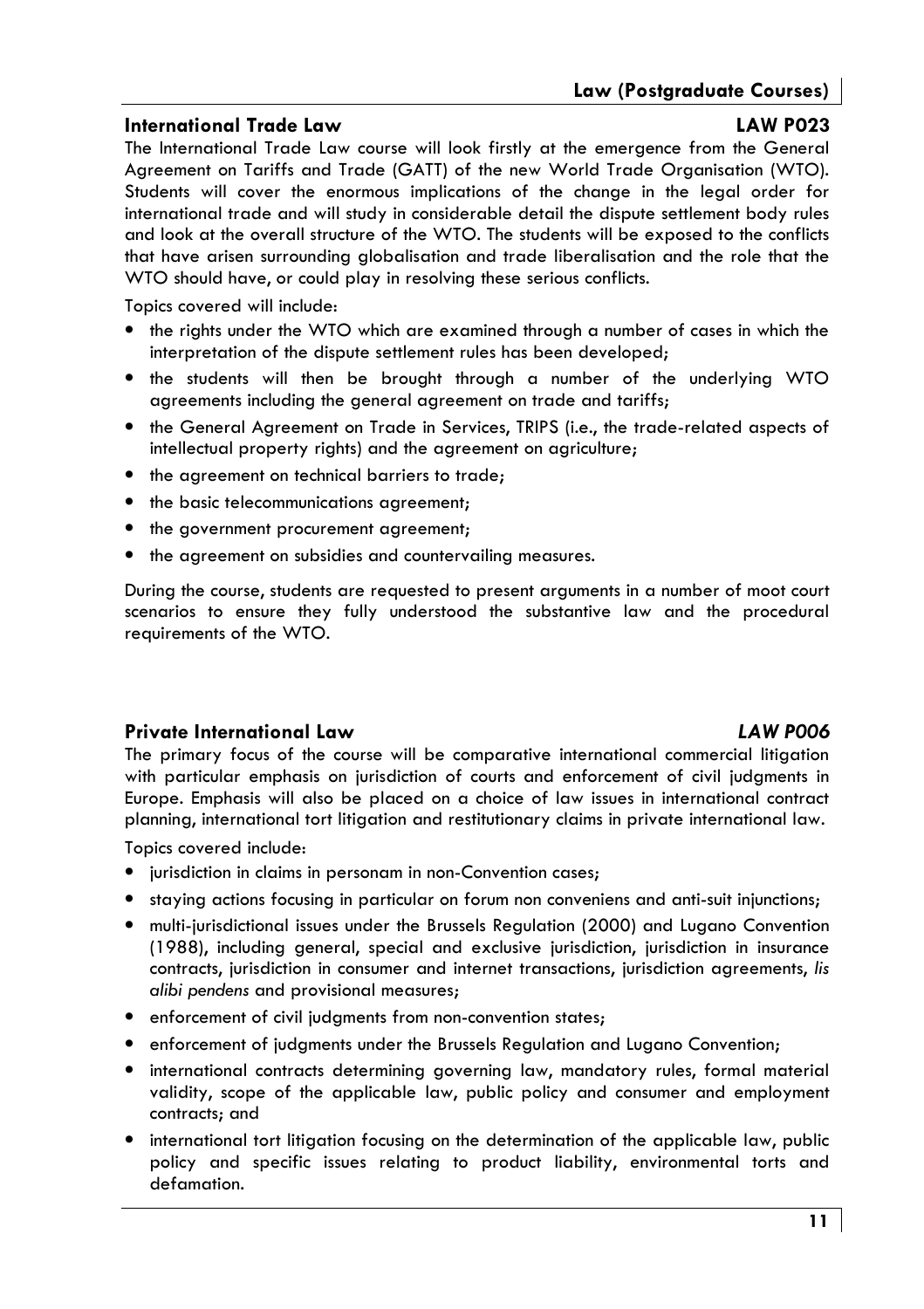# Law (Postgraduate Courses)

# **Supervised Dissertation**

A dissertation comprises the results of own initiative and sustained investigation involving the selection, analysis and comparison of legal materials. The quality of legal argument, supported by relevant authorities, will be an important part of the assessment process. The Dissertation should be about 18,000 words (circa sixty typed pages), including footnotes. A bibliography must be appended, but it is not necessary to include tables of cases or statutes. The deadline for the submission of two bound copies and a copy on disk of the Dissertation will be in May.

While the research field may be drawn from any area of commercial law, the precise topic must be agreed between the student and the academic supervisor, prior to commencement of research. Students intending to write a dissertation must submit a completed 'Dissertation Option' form to the Postaraduate Office in October. In the case of students who are completing the LLM over two years, permission to submit a Dissertation will only be given in second year.

# **Half Subjects**

# **LAW POO9**

This course entails a critical analysis of Environmental Law within both a European Union and broader international context. It will examine the principles that are applicable to environmental protection and how such protection is enforced. In the process the course will describe how environmental law has become such an integral part of the European legal order. The syllabus will concentrate on core issues. These include:

- Legal principles of European environmental law:
- Environmental protection within international law;
- European environmental policy and harmonization of national law:
- . Implementation and enforcement of environmental law- remedies and dispute resolution:
- Trade, competition law and the environment;
- Fundamental rights and environmental law:
- Substantive European environmental law & policy this may cover areas including conservation; waste; water; chemicals; air; licensing & control of activities

# **European Criminal Justice**

**European Environmental Law** 

This course will explore the ways in which the European Union response to the problem of transborder crime has been fashioned from the raw materials of international criminal law and subsequently developed within the framework provided by the Union Treaties. Topics covered will be drawn from the following list: the internationalisation of crime; international criminal law; European criminal law; Title VI of the Maastricht Treaty; the Amsterdam and Nice Treaties; the institutional framework of co-operation; forms of cooperation; police co-operation; judicial co-operation; transfer arrangements; extradition; efficient prosecution.

## **LAW PO16**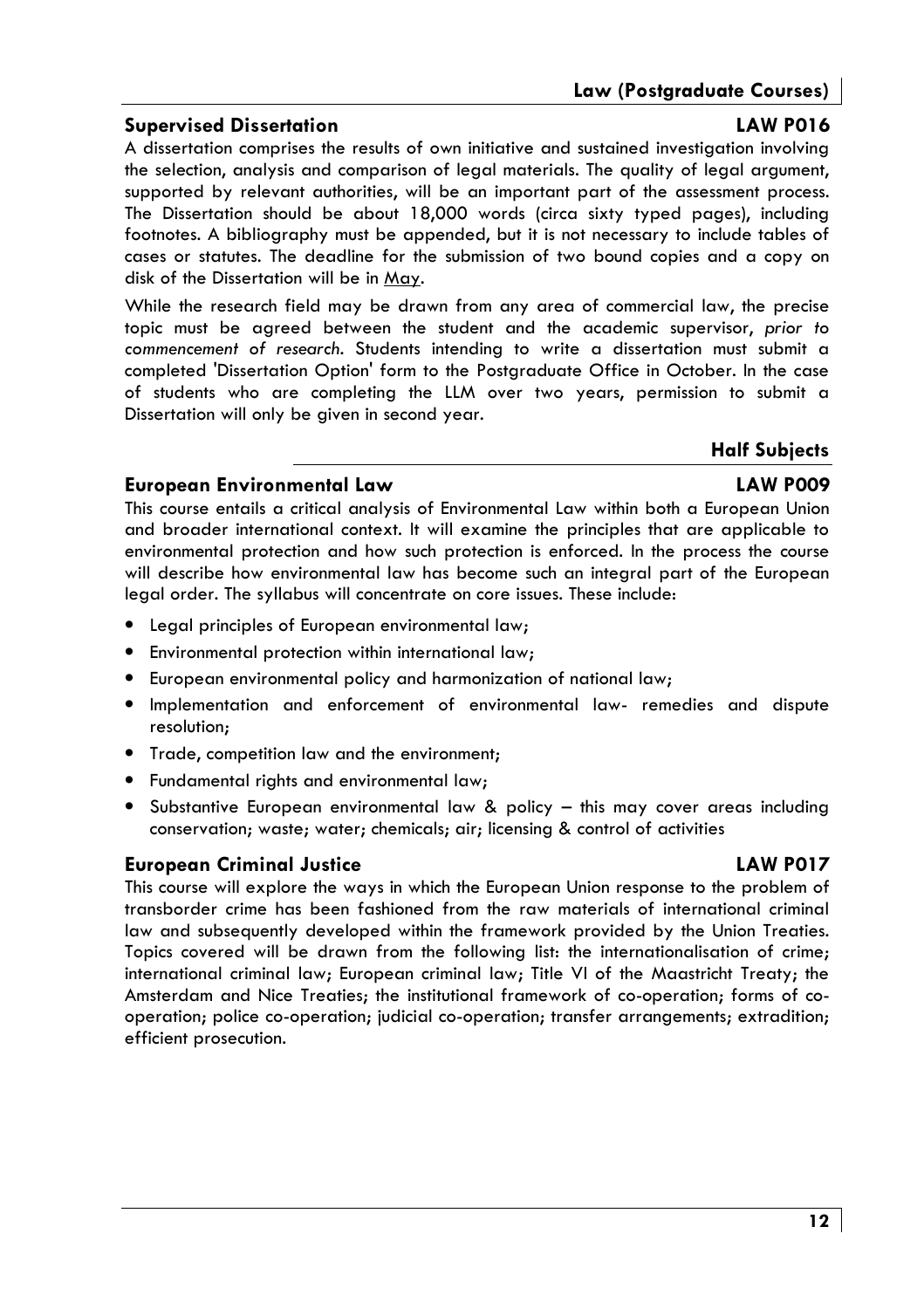# **European Community Merger Control Law**

# LAW PO13

This course will examine the developing area of EU Merger Control Law and will involve intense study of various provisions of the EC Merger Regulation  $4064/89$  (as amended).

Topics examined will include:

- the relationship, interaction and division of jurisdiction between EU and National Merger Control Law (in particular Irish Merger Control);
- the general principles as expressed in European Court of Justice judgments and **European Commission Decisions:**
- the history of EU Merger Control Law and Policy and perceived jurisprudential difficulties in the Treaty of Rome;
- the significance of the disapplication of Article 81 EC Treaty by the Merger Regulation;
- the legal and economic criteria to be satisfied in order for the Merger Task Force to establish jurisdiction (thereby removing mergers from the ambit of national merger control authorities);
- an examination of cases where a 'Community Dimension' was found to exist;
- how the 1997 revision of the Merger Regulation allowed "full function" joint ventures to be reaulated under the Reaulation's reaime:
- Merger Task Force procedures, and how the Merger Regulation extends to control of oligopolies:
- the mechanisms whereby the commission will clear mergers providing the parties make structural changes to the merger, and how parties commitment as to their future behaviour may be policed;
- the extensive powers given to the Commission to prohibit mergers (in the context of which several controversial decisions of the Merger Task Force will be looked at); and
- the provisions of the EC Merger Control Regulation, as well as the relevant implementing regulations, and also the various EC Commission Notices, which assist in the interpretation of the EC Merger Regulation.
- the Reforms brought about by the 2004 amending Regulation

# **Insolvency Law**

An analysis of insolvency procedures from presentation of the petition to completion of the insolvency process. Emphasis will be placed on the following topics: Corporate and personal insolvency, the role and function of the insolvency practitioner, arrangements with creditors, avoidance of transactions, fraudulent and reckless trading, proof of debts, ranking of creditors according to priority, and distribution of assets.

# **International Business Law**

The course offers an analysis of the legal framework of international business transactions. The course focuses on the law applicable to international business transactions as well as the international dispute resolution processes available to parties involved in international contracts such as international mediation and arbitration. The following topics will be covered in the course:

- The law governing international commercial contracts;
- Legal aspects of doing business in a global economy: Negotiating transnational commercial contracts; overview of the legal systems of the world;

# **LAW PO15**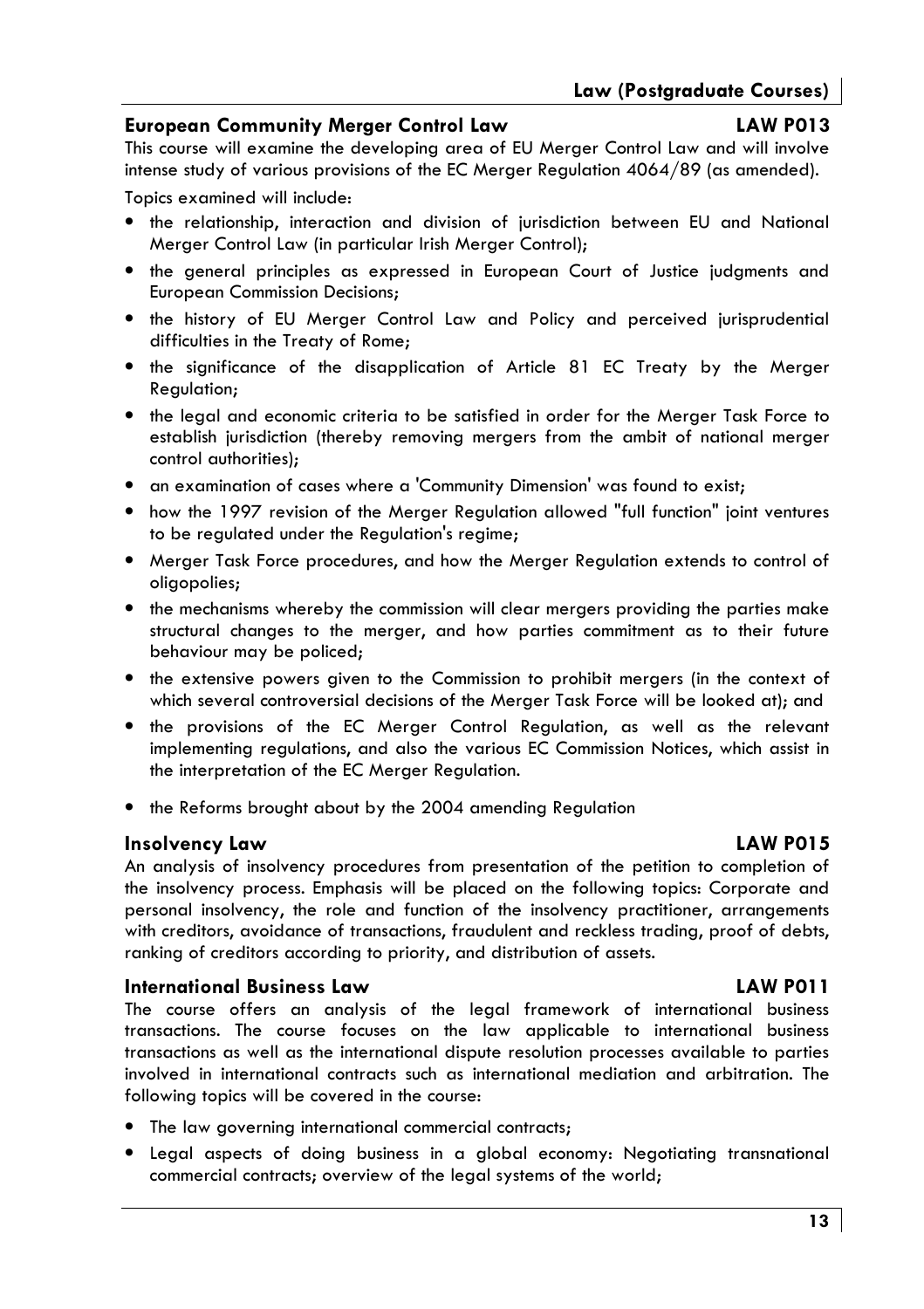- The proper law of international contracts: the principle of party autonomy; Lex mercatoria and the UNIDROIT principles; international commercial transactions in cyberspace; breach, adaptation and remedies in International commercial contracts; hardship and force majeure clauses;
- Main Conventions relating to international contracts: Rome Convention 1980. Vienna Convention on the International Sales of Goods, Mexico City Convention 1994.
- International Alternative Dispute Resolution;
- Presentation of ADR: What is ADR?, ADR versus litigation, Study of the most commonly used international ADR techniques and Rules of International Institutions.
- International mediation: The concept of Mediation, application to international commercial contracts disputes:
- · International arbitration: Presentation of the main international arbitration rules, institutions and conventions, the arbitration agreement, the laws governing international arbitration, the enforcement of international awards, arbitration and state contracts.

## Law of Credit and Security

# **LAW P305**

A study of the legal relationships arising from credit operations and the factors influencing the choice of security instruments.

Topics covered in this course will include: credit, loans and borrowing; credit, lender credit, vendor credit; the loan contract; legal constraints on lending; Consumer Credit Act, 1995; Dormant Accounts Act, 2001; Unclaimed Life Assurance Policies Act, 2003; National Pensions Reserve Fund Act, 2000 and the role of the National Treasury Management Association; e-commerce. Transactions and arrangements between companies and connected persons. Classification of security interests; classes of real security; mortgage; pledge; possessory lien; charge, equitable lien and hypothecation; personal securities; guarantee and indemnity; comfort letters; performance bonds; setoff; contractual set-off and combination of accounts; debt subordination and seniorcreditor trusts; negative pledges, real securities - attachment and perfection; incidents of real securities; reservation of title; attachment at law and in equity; perfection of security interests; possession, registration and notice. Debentures. Fixed and floating charges: subject matter of the charge; inventory and receivables; choses in action, bank accounts, insurance policies; purchase money security interests. Invalidating events. Principles of priorities: priorities where debtor is solvent; priorities in insolvency; the rule in Dearle v. Hall.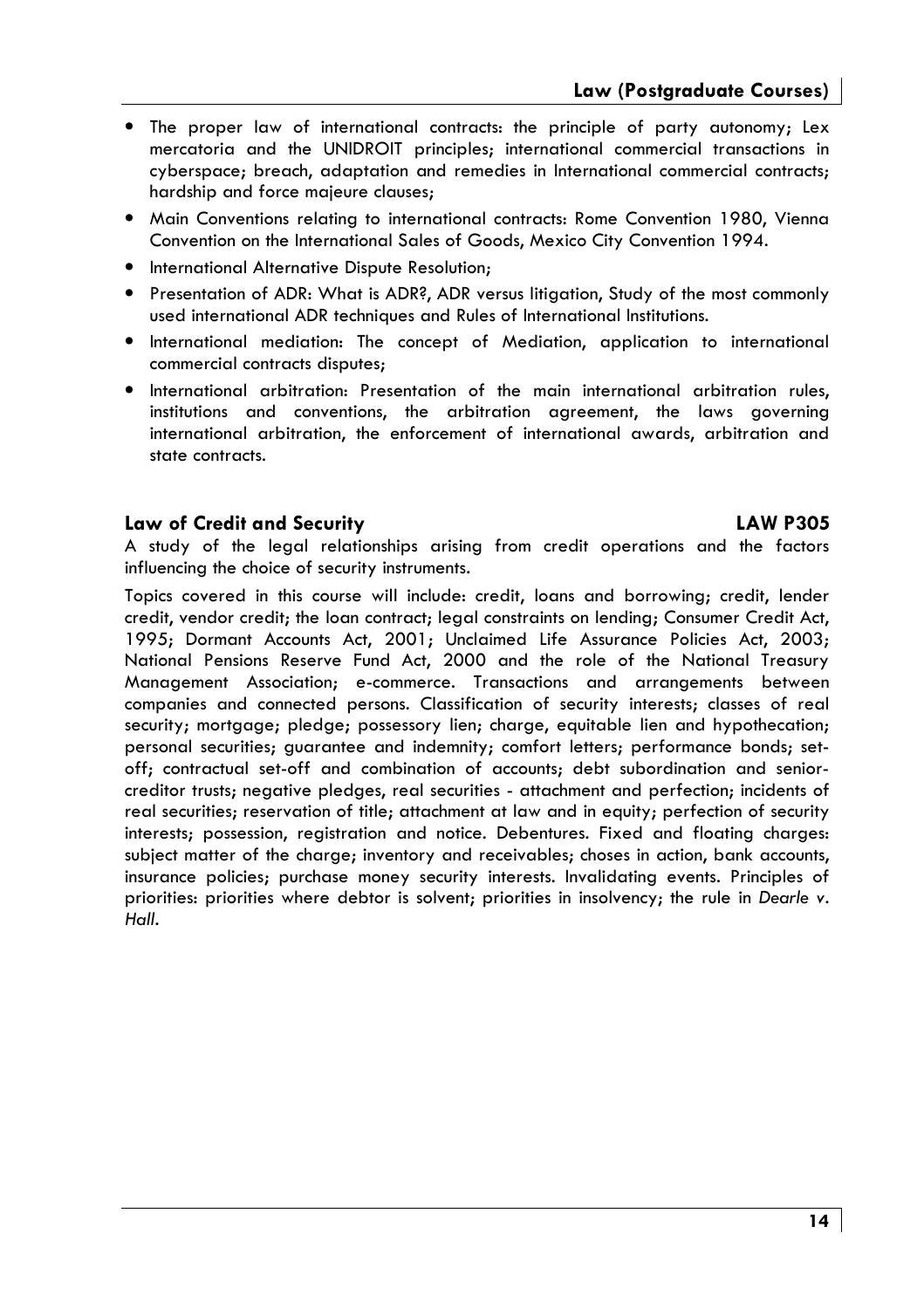# Master of Laws in European Law (LLM)

(LWMXF0005)

The School of Law offers a one-year, full-time course leading to the award of the Degree of Master of Laws in European Law (LLM).

Students are required to take four full subjects; or three full subjects and two half subjects: or two full subjects and four half subjects or (with the permission of the course Directors) one full subject and six half subjects from the following list:

| Full-subjects   |                                                                 | Credits    |
|-----------------|-----------------------------------------------------------------|------------|
| <b>LAW P102</b> | The Constitutional and Administrative Law of the                |            |
|                 | European Union                                                  | 22.5       |
| <b>LAW P104</b> | Law of the European Convention on Human Rights                  | 22.5       |
| <b>LAW P107</b> | European Intellectual Property Law                              | 22.5       |
| LAW P103        | <b>European Community Competition Law</b>                       | 22.5       |
| <b>LAW P006</b> | Private International Law                                       | 22.5       |
| <b>LAW P108</b> | Supervised Dissertation on a Topic in the Field of <sup>2</sup> |            |
|                 | European Law                                                    | 22.5       |
| Half-subjects:  |                                                                 |            |
| <b>LAW P019</b> | Internal Market Law of the European Union                       | 11.25      |
| <b>LAW P009</b> | European Environmental Law                                      | 11.25      |
| <b>LAW P017</b> | <b>European Criminal Justice</b>                                | 11.25      |
| LAW P013        | European Community Merger Control Law                           | 11.25      |
| <b>LAW P302</b> | Fundamental Rights in the European Union                        | 11.25      |
| LAW PO11        | International Business Law                                      | 11.25      |
| <b>LAW P012</b> | International Trade Law                                         | 11.25      |
| <b>LAW P020</b> | Litigation in the European Union                                | 11.25      |
| <b>LAW P021</b> | Social and Employment Law of the European Union                 | 11.25      |
|                 | Total:                                                          | 90 credits |

Students are advised that staff exigencies may mean that in any one year only a selection of these optional subjects will be available.

# A brief description of the **Master of Laws in LLM in European Law Subjects**

## The Constitutional and Administrative Law of the European Union

#### **LAW P102**

This course will entail an in-depth study of the structure, development and operation of the governmental structures of the European Union, with particular emphasis on the institutional structure of the main EU legislative and executive organs, as well as the main doctrines that provide the coherence of the legal framework which supports EU decisionmaking processes. The powers of the European Court of Justice to review the acts of the EU will also arise for consideration.

<sup>&</sup>lt;sup>2</sup> Prior Approval Necessary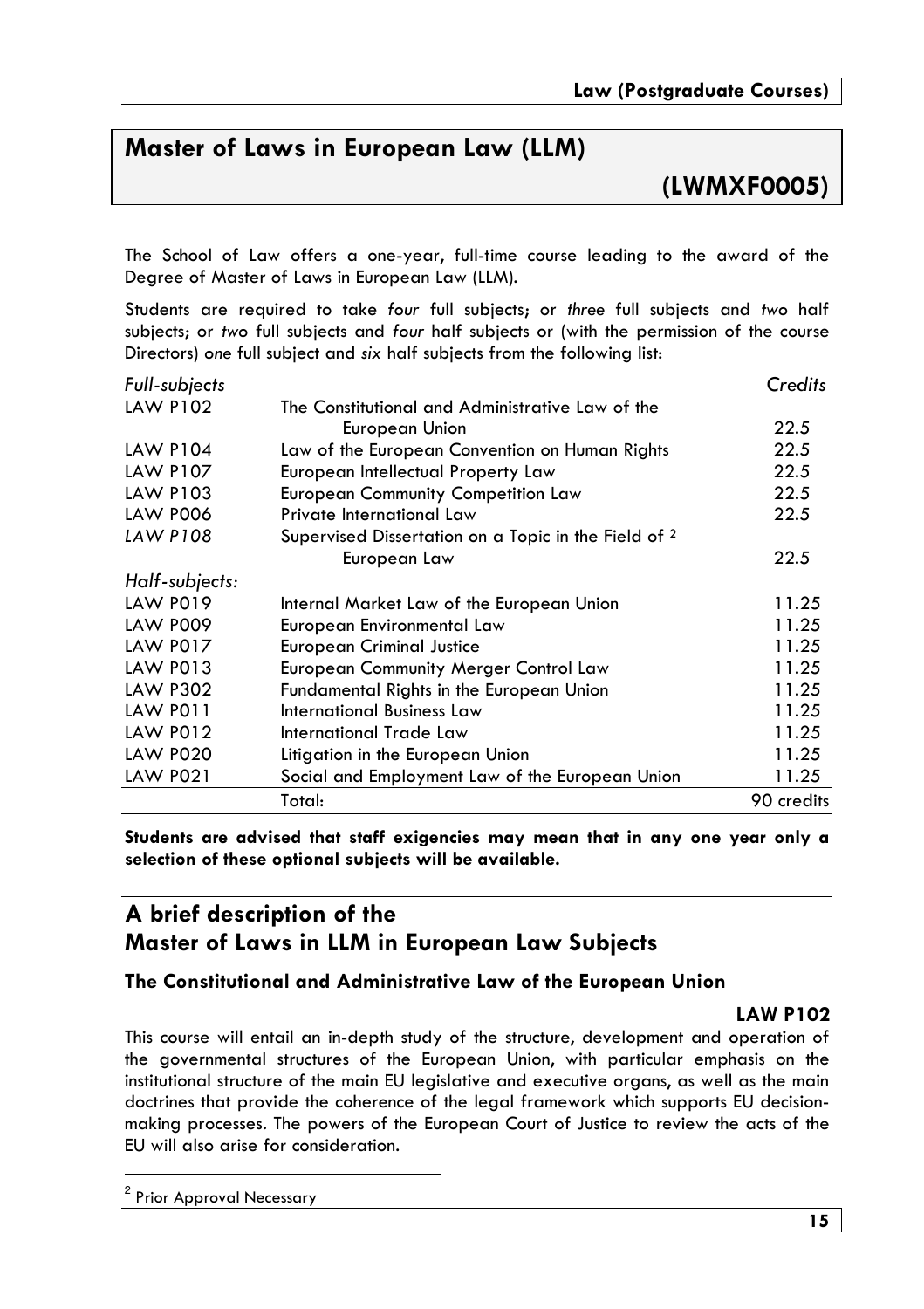Topics covered will include:

- the foundation Treaties and Treaty reform;
- the institutional structure and separation of powers:
- decision-making in the European Union;
- · judicial review;
- supremacy and direct effect;
- external competence; and
- fundamental rights.

#### **I AW P104** Law of the European Convention on Human Rights

This course involves an in-depth study of the system of protection of human rights established by the European Convention on Human Rights 1950. Drafted under the auspices of the Council of Europe, the Convention is the primary vehicle through which a human rights claim may be pursued against European States at the international level. As well as examining the evolution of this system of human rights protection, the course will critically examine and analyse:

- the practice and procedure involved in processing an individual application under the petition system created by the Convention;
- the jurisprudence of the European Court of Human Rights in relation to selected substantive rights quaranteed by the Convention, including;
- the right to life;
- Freedom from Torture, Inhuman, Degrading Treatment or Punishment;
- the right to Liberty and Security;
- the right to a fair trial;
- the right to respect for private life, family life, home and correspondence;
- freedom of expression:
- freedom of thought, conscience and religion; and
- the principle of non-discrimination.

## **European Intellectual Property Law**

#### The protection of intellectual property rights raises a multiplicity of issues in European Community law. On the one hand, the recognition and protection of such rights is an essential part of a dynamic market economy. On the other hand, such rights may represent a direct threat to the unification of the internal market. This course will examine the attempts made to reconcile these two aspects of intellectual property rights, both by the Community legislature and by the European Court of Justice.

Topics covered will include:

- the application both of the rules relating to the free movement of goods and of competition rules to intellectual property rights such as copyright, patents, trade marks and industrial design rights;
- the extensive secondary legislation in this field;
- relations between the Community and third countries.

The course will be of particular use to those wishing to work in a commercial environment. However any student seeking to understand how Community law works in practice and, in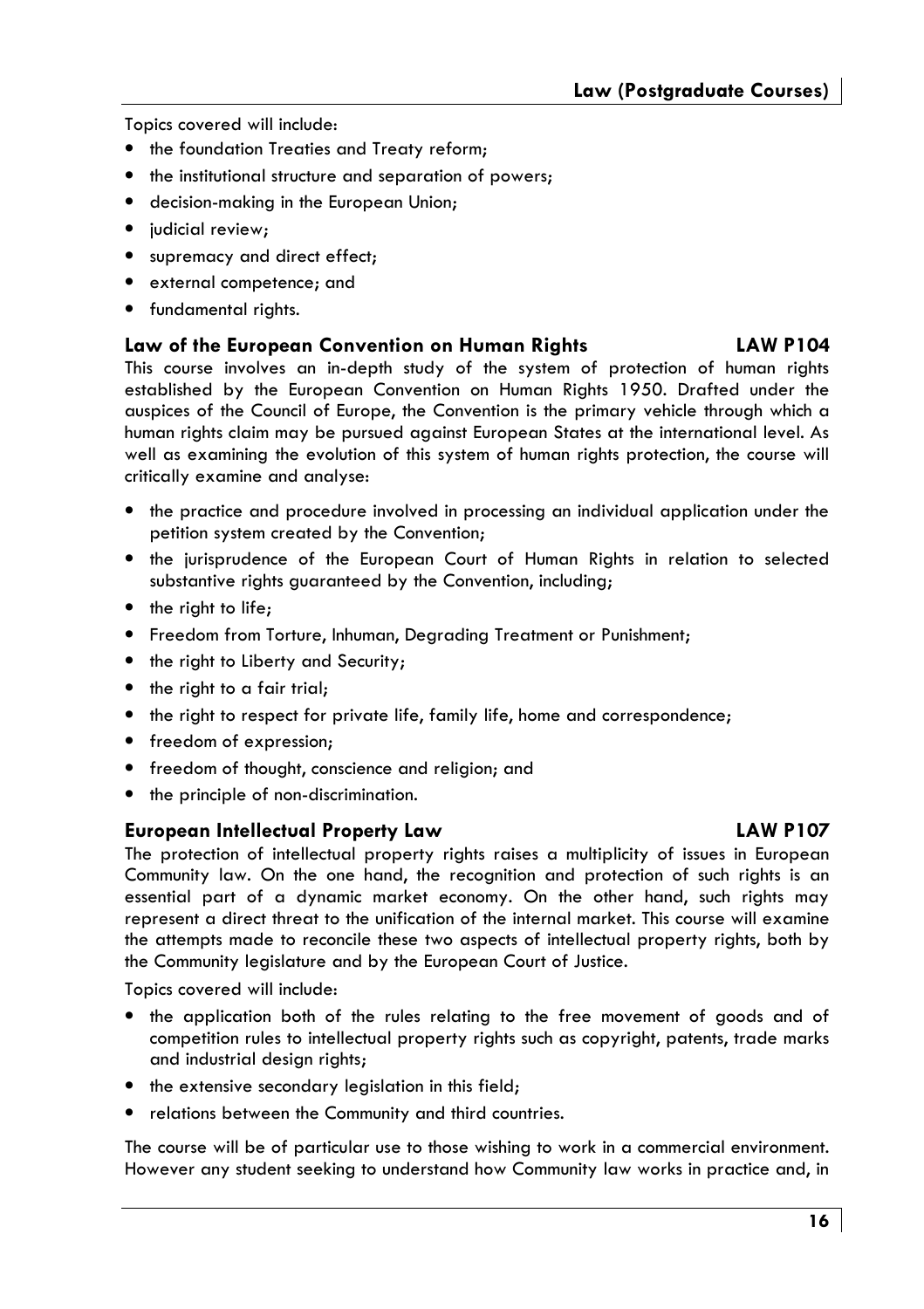particular, how tensions between Community and national law are reconciled will find it relevant.

# **European Community Competition Law**

This course examines the development of European Union Competition law and policy. Case-law as well as relevant leaislative provisions will be examined in detail, as well as the regulatory reforms that have been adopted in recent years.

Topics covered will include:

- an introduction to economics with a particular focus on market definition;
- cartel operations;
- oligopolistic interdependence:
- trade and professional associations:
- · monopoly and abusive dominance, dominance in after markets and collective dominance:
- refusals to deal and tying arrangements;
- predatory pricing and price discrimination;
- vertical restraints including; exclusive territories, exclusive purchasing requirements, selective distribution agreements and franchising.

## **Private International Law**

# The primary focus of the course will be comparative international commercial litigation with particular emphasis on jurisdiction of courts and enforcement of civil judgments in Europe. Emphasis will also be placed on a choice of law issues in international contract planning, international tort litigation and restitutionary claims in private international law.

Topics covered include:

- jurisdiction in claims in personam in non-Convention cases;
- $\bullet$ staying actions focusing in particular on forum non conveniens and anti-suit injunctions;
- multi-jurisdictional issues under the Brussels Regulation (2000) and Lugano Convention (1988), including general, special and exclusive jurisdiction, jurisdiction in insurance contracts, jurisdiction in consumer and internet transactions, jurisdiction agreements, lis alibi pendens and provisional measures;
- enforcement of civil judgments from non-convention states;
- enforcement of judgments under the Brussels Regulation and Lugano Convention;
- international contracts determining governing law, mandatory rules, formal material validity, scope of the applicable law, public policy and consumer and employment contracts: and
- international tort litigation focusing on the determination of the applicable law, public policy and specific issues relating to product liability, environmental torts and defamation.

## **Supervised Dissertation**

Students are both permitted and encouraged to write a dissertation in any area of European law (or in other areas of law covered by the LLM in European Law such as international business law or international trade law) in lieu of a full subject. The dissertation is graded in a manner similar to any full subject. The precise topic of the dissertation must be agreed with a member of the teaching staff on the LLM in European

# **LAW P108**

# **LAW POO6**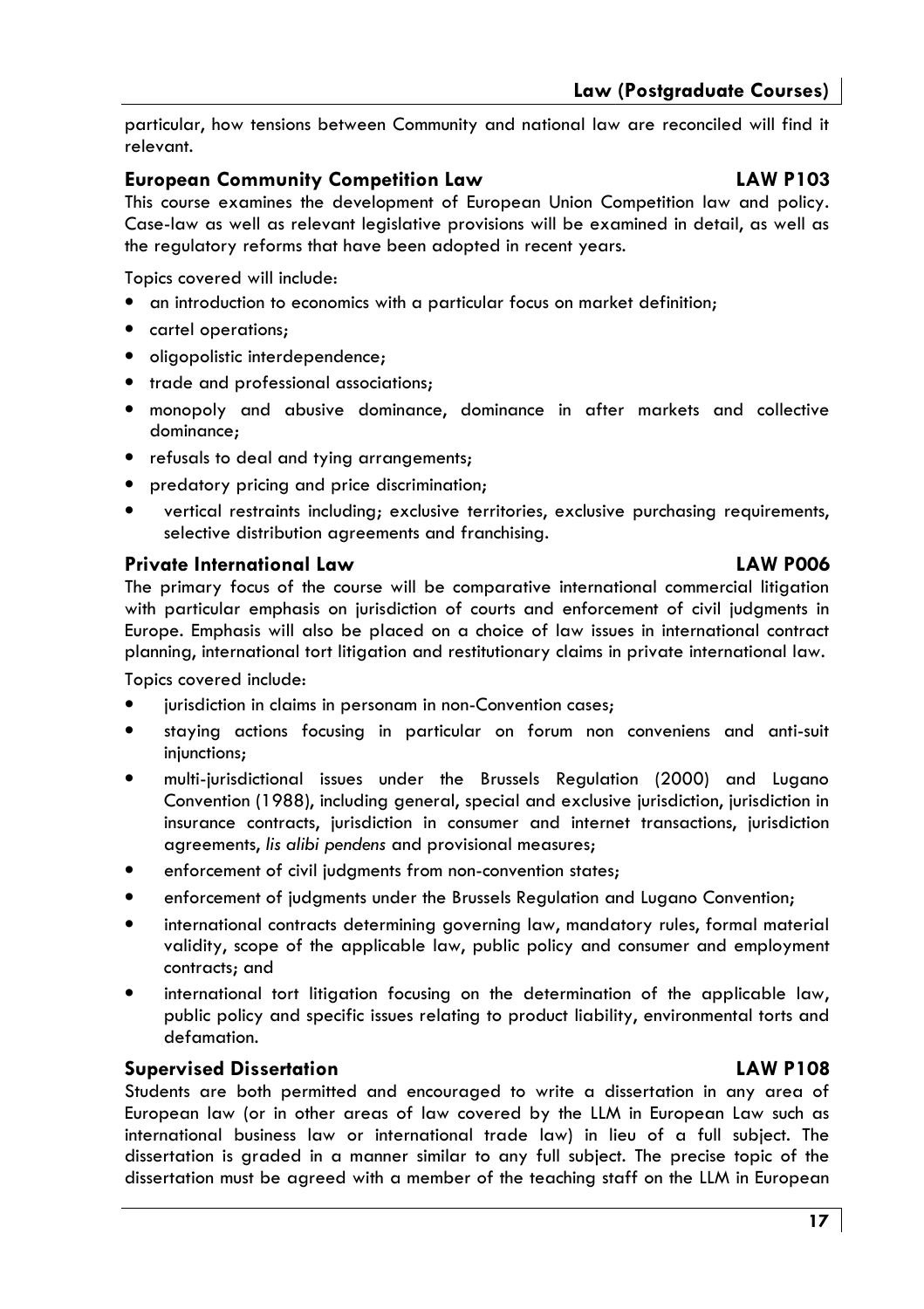Law prior to commencement of research, and the writing of the dissertation will be supervised by that staff member. The dissertation should be about 18,000 words, including footnotes (equating to approximately sixty typed pages). A bibliography must be appended, but it is not necessary to include tables of cases or statutes. The deadline for submission of two bound copies of the dissertation will be in May.

This subject choice offers students the potential to maximize the educational rewards of studying for the LLM in European Law. To date, LLM in European Law students have opted to write dissertations on a wide number of fascinating topics.

## **Half Subjects**

## **European Environmental Law**

This course entails a critical analysis of Environmental Law within both a European Union and broader international context. It will examine the principles that are applicable to environmental protection and how such protection is enforced. In the process the course will describe how environmental law has become such an integral part of the European legal order. The syllabus will concentrate on core issues. These include:

- Legal principles of European environmental law;
- Environmental protection within international law;
- European environmental policy and harmonization of national law;
- Implementation and enforcement of environmental law remedies and dispute resolution:
- Trade, competition law and the environment;
- Fundamental riahts and environmental law:
- Substantive European environmental law & policy this may cover areas including conservation; waste; water; chemicals; air; licensing & control of activities.

## **European Criminal Justice**

This course will explore the ways in which the European Union response to the problem of transborder crime has been fashioned from the raw materials of international criminal law and subsequently developed within the framework provided by the Union Treaties. Topics covered will be drawn from the following list: the internationalisation of crime; international criminal law; European criminal law; Title VI of the Maastricht Treaty; the Amsterdam and Nice Treaties; the institutional framework of co-operation; forms of co-operation; police co-operation; judicial co-operation; transfer arrangements; extradition; efficient prosecution.

## **European Community Merger Control Law**

This course will examine the developing area of EC Merger Control Law and will involve intense study of various provisions of the EC Merger Regulation  $4064/89$  (as amended).

Topics examined will include:

- the relationship, interaction and division of jurisdiction between EC and National Merger Control Law (in particular Irish merger control);
- general principles as expressed in European Court of Justice judgments and European **Commission Decisions;**
- the history of EC Merger Control Law and Policy and perceived jurisprudential difficulties in the Treaty of Rome;

# **LAW POO9**

# **LAW PO17**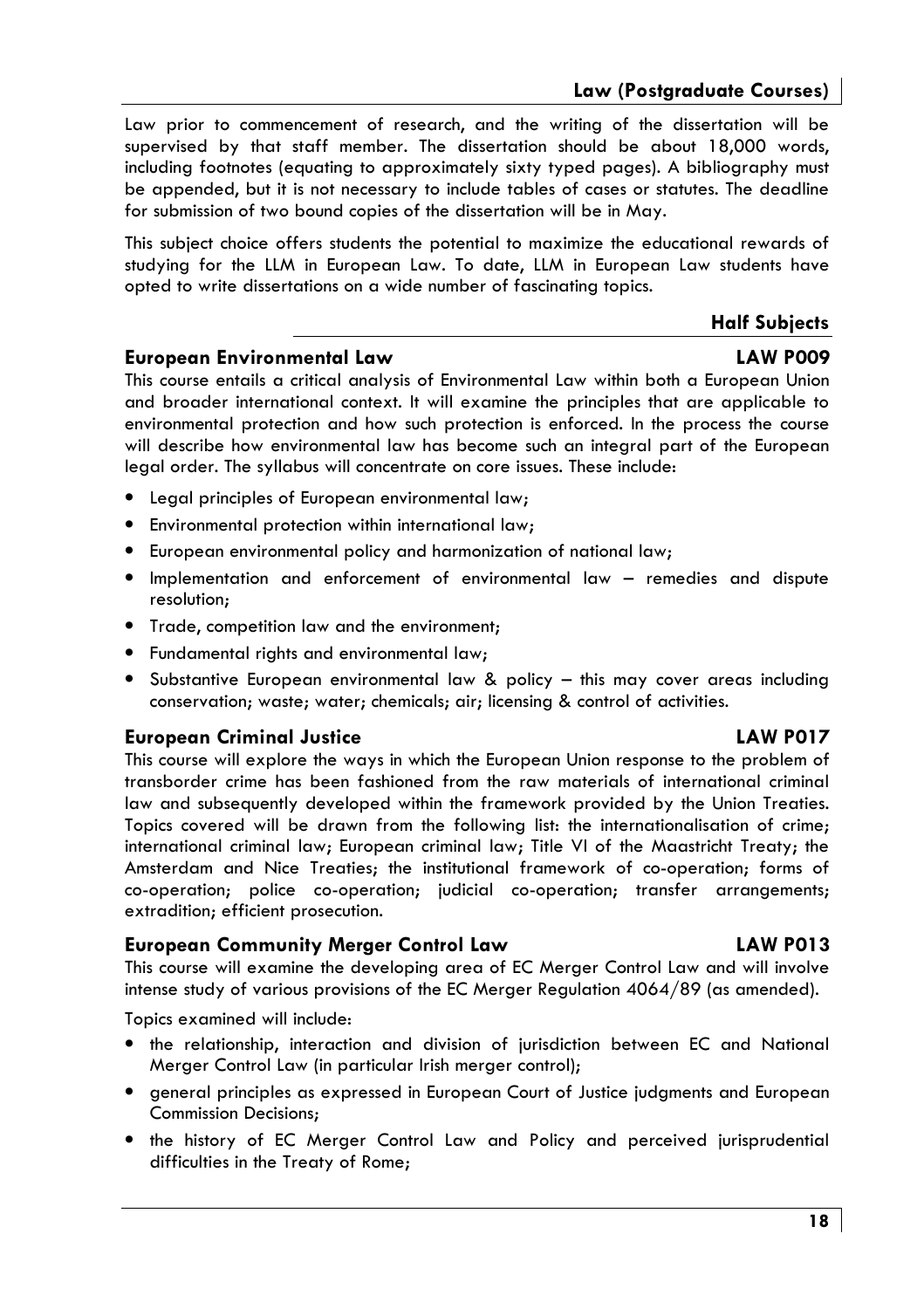- the significance of the disapplication of Article 81 EC Treaty by the Merger Regulation;
- the legal and economic criteria to be satisfied in order for the Merger Task Force to establish jurisdiction (thereby removing mergers from the ambit of national merger control authorities):
- an examination of cases where a "Community Dimension" was found to exist;
- how the 1997 revision of the Merger Regulation allowed "full function" joint ventures to be regulated under the Regulation's regime;
- Merger Task Force procedures, and how the Merger Regulation extends to control of oligopolies;
- The reforms brought about by the 2004 amending Regulation;
- the mechanisms whereby the Commission will clear mergers providing the parties make structural changes to the merger, and how parties commitments as to their future behaviour may be policed;
- the extensive powers given to the Commission to prohibit mergers (in the context of which several controversial decisions of the Merger Task Force will be looked at); and
- the provisions of the EC Merger Control Regulation, as well as the relevant implementing regulations, and also the various EC Commission Notices, which assist in the interpretation of the EC Merger Regulation.

#### **Fundamental Rights in the European Union**

#### This half option is devoted to an examination of the protection of fundamental rights within the European Union. Although the original three European Community Treaties made no provision for human rights, in the 1950s the Court of Justice declared that the general principles of EC law include protection for those rights which are part of the common constitutional traditions of the member states and the international human rights treaties on which the member states have collaborated. The course opens with a discussion of the Court's vibrant jurisprudence in this field and the limits which it places on the action of the Community and the member states. With the conclusion of the Treaties of Maastricht and Amsterdam, fundamental rights have assumed a more central role in the policy and activities in the Union. Students will examine the extensions of Community competence occasioned by these Treaties, particularly in the field of anti-discrimination. The remainder of the course will explore various themes in the current, lively debate on the significance and scope of EU fundamental rights policy: the contribution of the EU Charter of Fundamental Rights and the possibility of upgrading its legal status at the next intergovernmental conference; the continuing debate over Community accession to the ECHR; and the growing importance of citizenship as a distinct source of rights within the Union.

Topics:

- The origins and development of fundamental rights;
- Fundamental rights as general principles of EC law;
- The limits of Community and member state action;
- The contribution of the political institutions;
- The interaction of national law, EC law and the ECHR;
- Community accession to the ECHR Opinion  $2/94$ ;
- Treaty amendment: fundamental rights post-Amsterdam;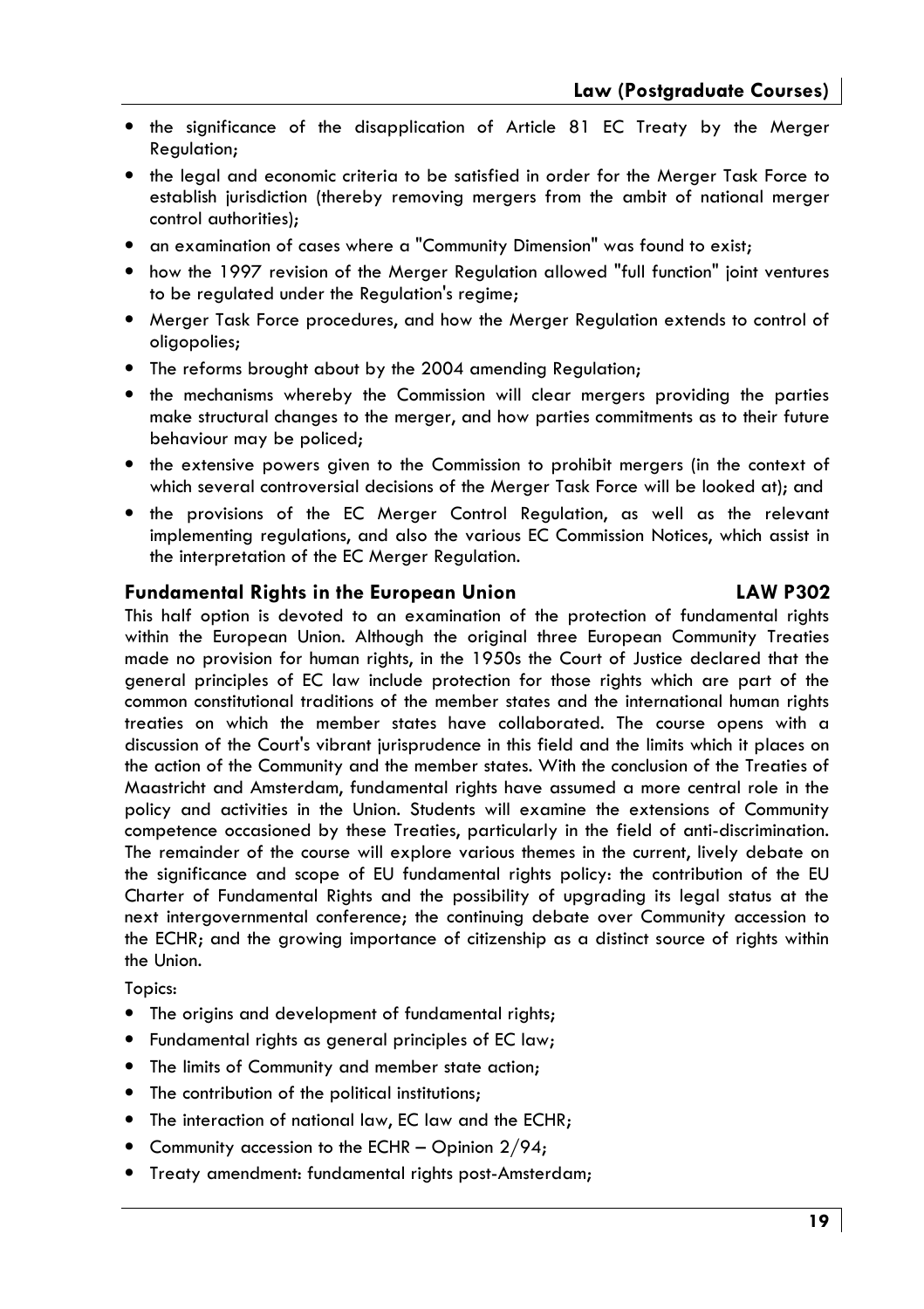- Anti-discrimination: a case study;
- The Charter of Fundamental Rights;
- IGC 2004: the leaal status of the Charter:
- Citizenship of the Union: Part two of the EC Treaty;
- Citizenship of the Union: the case law of the Court of Justice.

# Internal Market Law of the European Union

# **LAW PO19**

It is clear that the goal of the European Communities has never been confined to one of a purely commercial or economic nature. Nonetheless, the reality of the integration process has been that from the beginning, integration efforts have concentrated on the attainment of a single European market, first in the coal and steel sector, and then more generally. Even today, with the role of the European Union spreading out into diverse areas, the undeniable fact is that commercial policy remains a field of unique core significance in the European integration process.

The objective of this course is to concentrate on some of the policies which form the focus of European Community commercial policy:

- free movement of goods an area of law which is crucially important to the construction of the common market, and covering taxation-related and non-taxationrelated Treaty provisions, as interpreted in the case law of the European Court of Justice:
- free movement of services  $-$  a topic of increasing importance given the increasing dominance of the service-based economy;
- the right of establishment of persons and of companies seeking to establish themselves or open branches in other Member states;
- free movement of workers; and
- free movement of capital.

## **International Business Law**

# **LAW PO11**

The course offers an analysis of the legal framework of international business transactions. The course focuses on the law applicable to international business transactions as well as the international dispute resolution processes available to parties involved in international contracts such as international mediation and arbitration. The following topics will be covered in the course:

- The law governing international commercial contracts
- Legal aspects of doing business in a global economy: Negotiating transnational commercial contracts; overview of the legal systems of the world
- The proper law of international contracts: the principle of party autonomy; Lex mercatoria and the UNIDROIT principles; international commercial transactions in cyberspace; breach, adaptation and remedies in International commercial contracts; hardship and force majeure clauses.
- Main Conventions relating to international contracts: Rome Convention 1980, Vienna Convention on the International Sales of Goods, Mexico City Convention 1994;
- International Alternative Dispute Resolution;
- Presentation of ADR: What is ADR?, ADR versus litigation, Study of the most commonly used international ADR techniques and Rules of International Institutions;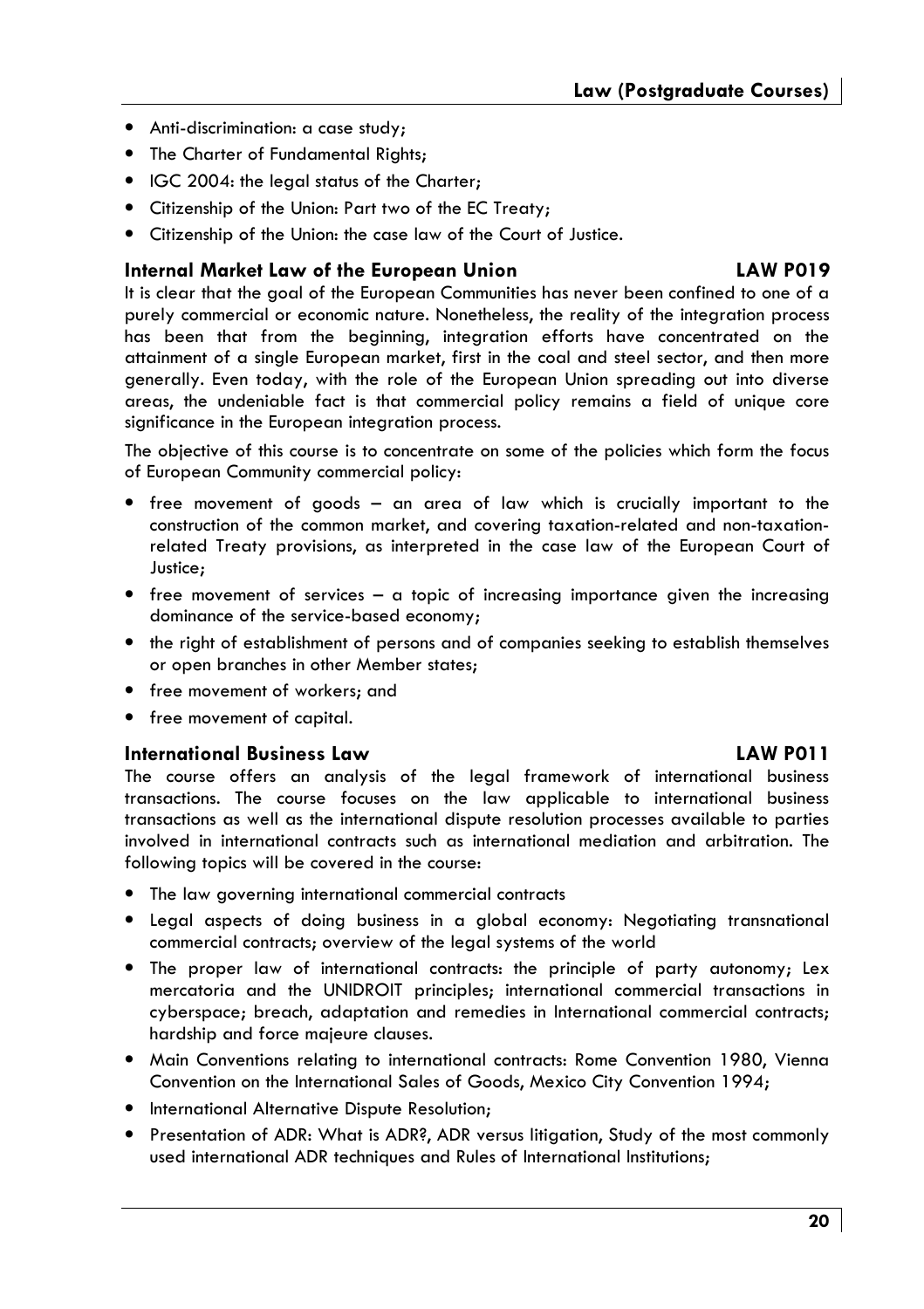- International mediation: The concept of Mediation, application to international commercial contracts disputes;
- International arbitration: Presentation of the main international arbitration rules, institutions and conventions, the arbitration agreement, the laws governing international arbitration, the enforcement of international awards, arbitration and state contracts.

# **International Trade Law**

# **LAW P012**

The International Trade Law course will look firstly at the emergence from the General Agreement on Tariffs and Trade (GATT) of the new World Trade Organisation (WTO). Students will cover the enormous implications of the change in the legal order for international trade and will study in considerable detail the dispute settlement body rules and look at the overall structure of the WTO. The students will be exposed to the conflicts that have arisen surrounding alobalisation and trade liberalisation and the role that the WTO should have, or could play in resolvina these serious conflicts.

Topics covered will include:

- the rights under the WTO which are examined through a number of cases in which the interpretation of the dispute settlement rules has been developed;
- the students will then be brought through a number of the underlying WTO agreements including the general agreement on trade and tariffs;
- . the General Agreement on Trade in Services, TRIPS (i.e., the trade-related aspects of intellectual property rights) and the agreement on agriculture;
- the agreement on technical barriers to trade;
- the basic telecommunications agreement:
- the government procurement agreement;
- the agreement on subsidies and countervailing measures.

During the course, students are requested to present arguments in a number of moot court scenarios to ensure they fully understood the substantive law and the procedural requirements of the WTO.

# Litigation in the European Union

This is a course designed to give students a knowledge and understanding of how questions of European Union Law are litigated. As such this course should be of indispensable value to students who are considering a career which may involve litigation before the court of Justice and/or litigation in Member State Courts of questions of European Union law.

Topics examined include:

• the structure and functioning of the European Court of Justice;

the various forms of action before the court of Justice, including:

- the actions for infringement of Community law by a Member State under Articles 226 and 227 of the EC Treaty;
- the Article 234 preliminary reference procedure;
- the Article 230 action for annulment and the Article 232 action for failure to act;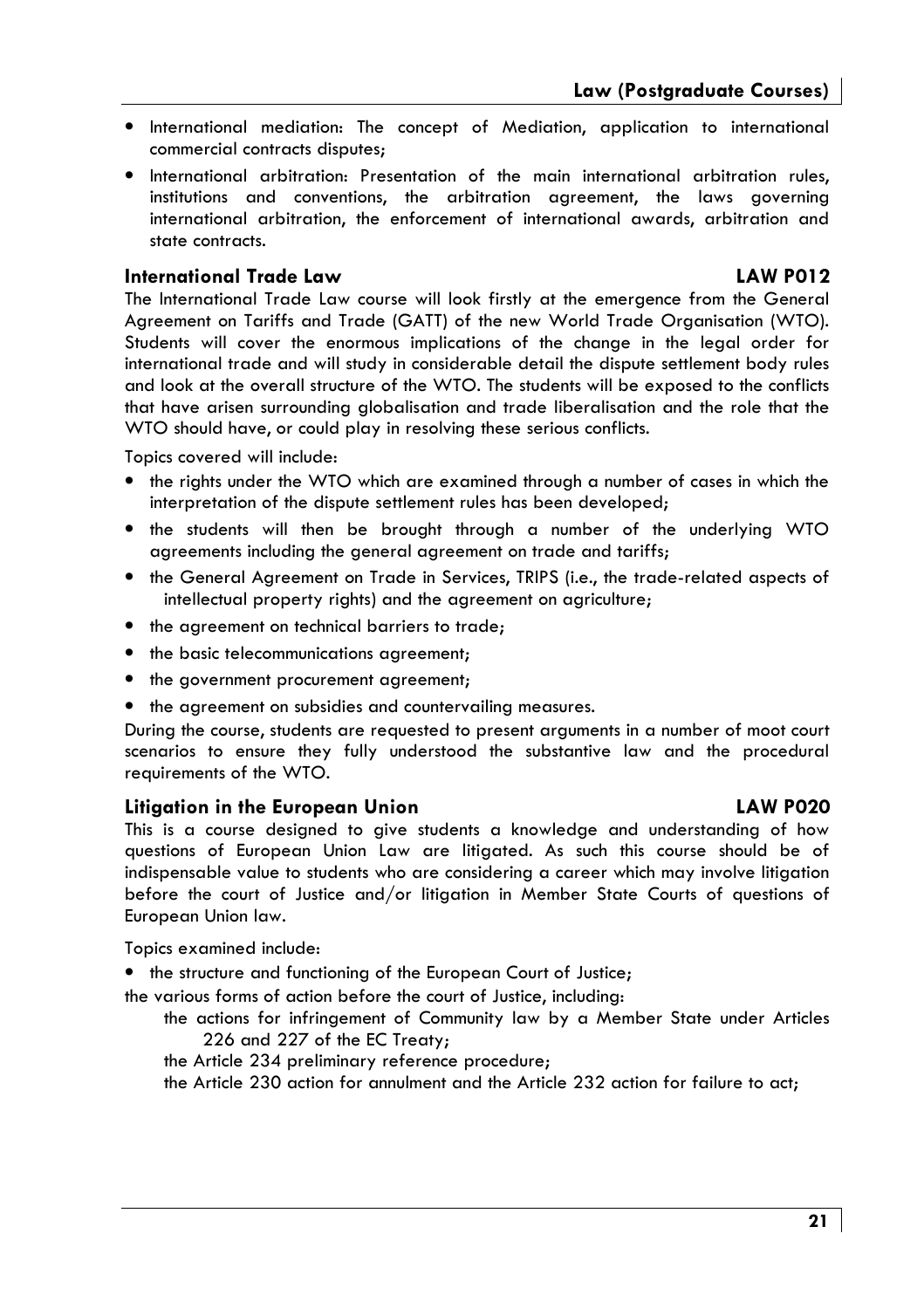the action for damages under Articles 235 and 288;

- the Article 300 procedure for obtaining the opinion of the court on the compatibility of an international agreement with the EC Treaty;
- the Article 241 objection of illegality:
- the growing Court of Justice jurisprudence on Member State remedies and procedural rules.

More specialised aspects of the law governing litigation in the European Union are also examined, such as proceedings for interim measures before the Court of Justice, the jurisdiction of the Court with regard to police and judicial cooperation in criminal matters and the jurisdiction of the Court of Justice under Conventions concluded by the Member States.

#### Social and Employment law of the European Union **LAW P021**

In recent years, and in particular as the focus of the European Community has expanded rapidly beyond the single-minded pursuit of the creation of a common market, the social and employment law of the European Union has taken on an increasingly important role. This course focuses on the activities of the Community in this policy area.

The evolution of EC social policy since the coming into force of the original three Treaties is examined in some detail (involving examination of such topics as the Community Charter of Fundamental Social Rights and the more recently adopted Charter of Fundamental Rights of the European Union). So too is the issue of law-making in the field of social policy, with careful regard being paid to the effect of the Treaties of Maastricht and Amsterdam, in particular, the combined effect of which was to introduce new methods of legislation in this policy area.

Various areas of social policy are examined in some detail. These include the area which fits most easily into the original 'common market' ideology of the Community: the free movement of workers. The gradual but steady expansion of free movement rights to other categories of persons - job seekers, students, retired persons and others, as well as family members of such persons - is also a focus of this course, as are the free movement entitlements of third country nationals.

Employment rights on the restructuring of enterprises are also examined. The core of these rights relates to employee rights in situations such as the transfer of undertakings, collective redundancies and insolvency situations.

Initiatives at European level to provide for collective labour law rights are also the subject of this course. Such rights include not only the rights to information and consultation set out in the European Works Councils Directive but also rights provided for in more recent measures such as Directive 2002/14/EC establishing a general framework for informing and consulting employees and Directive 2001/86/EC supplementing the Statute for a European Company with regard to the involvement of employees.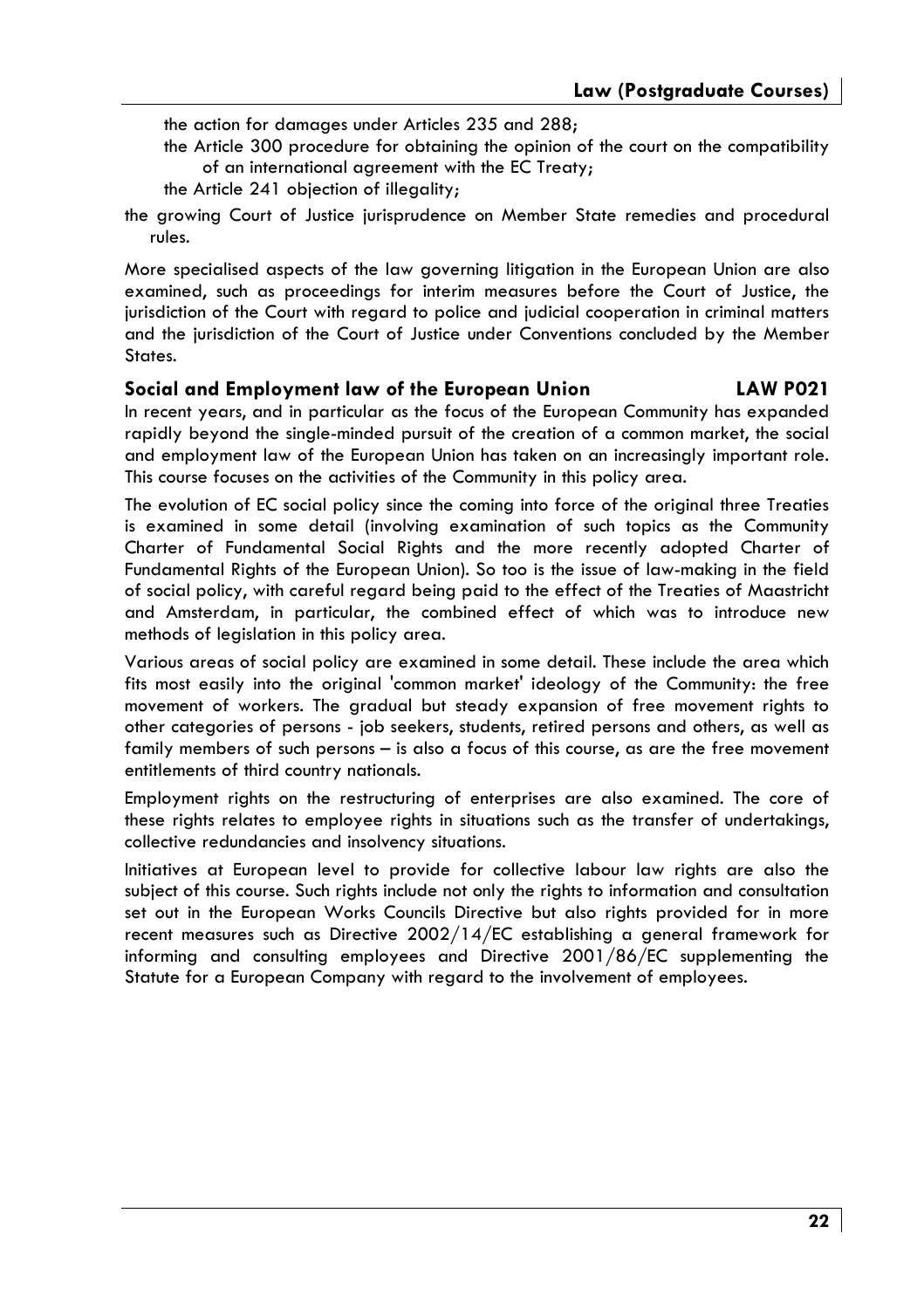# Degree of Master of Laws (LLM) by Research

# (LWMRF0001)

The School welcomes applications from qualified students interested in reading for the research degree of LLM. The School represents a broad range of academic interests and expertise interested in promoting research across the discipline of law as a whole.

The LLM by research thesis may be presented no less than three terms after entry into the course of research. Most students, however, require up to six terms to complete all degree requirements. Candidates will be allowed three years from the date of registration in which to complete their degree. If candidates have not done so within that period, they must apply to the School for an extension. At the end of the course, the candidates will present a thesis, comprising either a record of original investigation or an ordered and critical exposition of existing knowledge.

No formal programme of study is prescribed by the School for the LLM by research other than the Research Methods Seminar. Each student is assigned a supervisor to oversee the research. While no formal programme of study is prescribed, research may be supplemented by the submission of short papers and attendance at recommended lectures or seminars.

It is emphasised that reading for the LLM by research is an onerous commitment which is normally regarded as incompatible with outside employment, participation in full-time courses or professional legal education. In this regard, prospective applicants should consult the School before submitting a formal application.

## **Research Seminar**

The School's Research Seminar is designed to foster the creation of a graduate research community; to introduce graduate research methods and improve writing skills; and to provide a forum for the presentation of research and discussion of common interests by postgraduates, staff and visiting speakers.

# Degree of Doctor of Philosophy (PhD)

# (LWDRF0001)

The School welcomes applications from qualified candidates interested in reading for the research degree of PhD. The doctorate is to be taken not less than six terms after registration. Candidates for the degree will be allowed six years from the date of registration in which to complete their degree. If they have not done so within that period, they must re-apply for registration.

The thesis must normally be prepared under the supervision of the relevant Professor but the School may, on the recommendation of the Professor, assign another member of the staff to supervise the candidate's research, under the Professor's general direction. The thesis must be prepared in the University unless permission is given to the candidate to work elsewhere under the Professor's general direction. Such permission will normally be granted only after a significant period of PhD research at the University.

Candidates may enter for examination in January of the year in which their work is to be examined; the time of examination to be arranged as may be convenient to the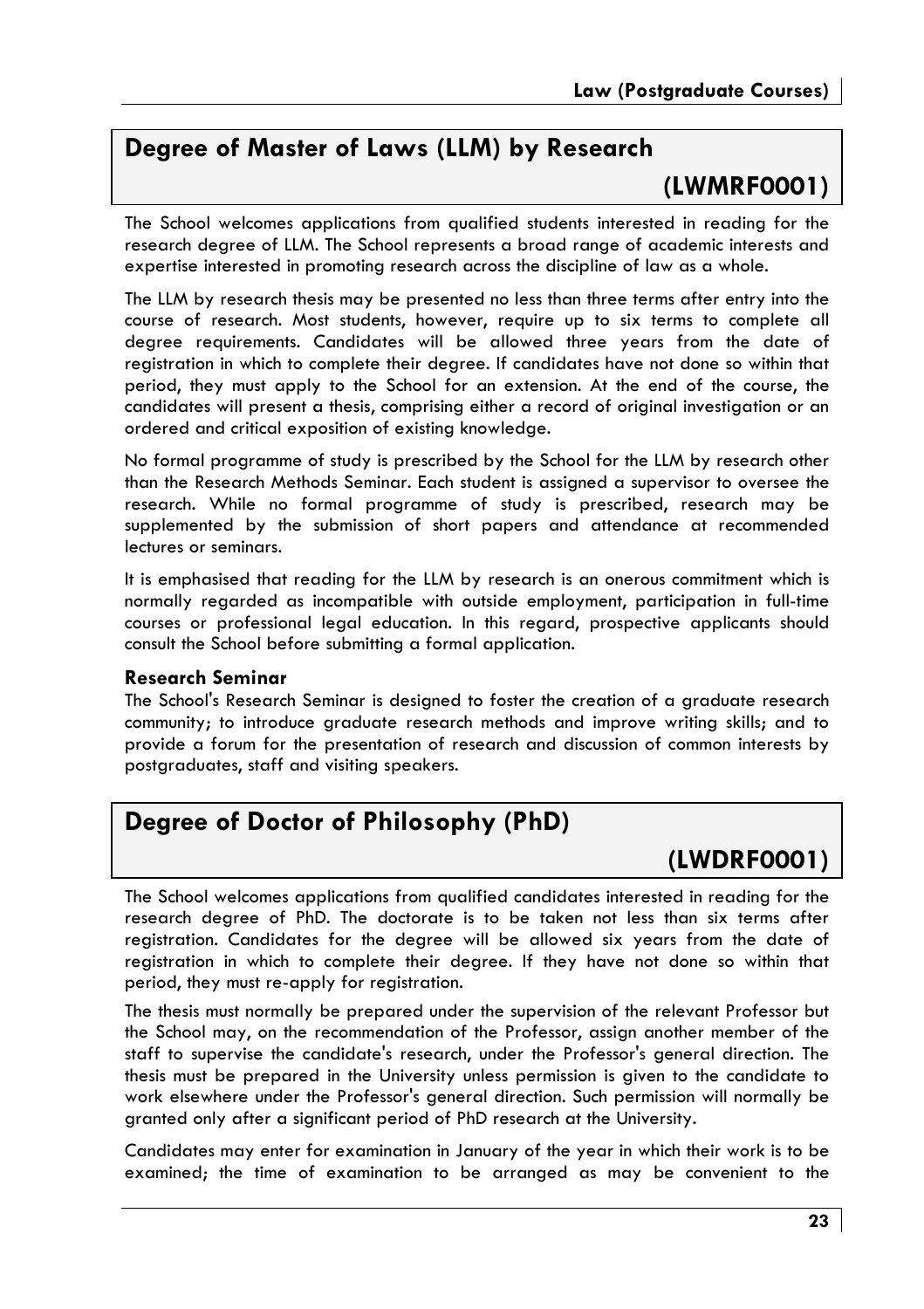candidate and the examiners. If the thesis is not presented before the 1st February following, the candidate must re-enter.

Candidates may be required to take an oral examination on the subject matter of their thesis. The degree will not be awarded unless the examiners report that the thesis is worthy of publication, as a whole or in part, as forming a distinct contribution to the knowledge of the subject and affording evidence of originality.

# **Degree of Doctor of Laws (LLD)**

Under the provisions of the University statutes, a candidate shall be eligible to obtain the Degree of Doctor of Laws fifteen terms after obtaining the Degree of Bachelor of Civil Law. He/she shall not be eligible to obtain the Degree of Doctor of Laws unless he/she shall present an original work by himself/herself and in addition, pass such examination as may satisfy the General Board of Studies that he/she is worthy to have the degree conferred on him/her.

Provided that the General Board of Studies and the Senate, acting upon the advice of examiners appointed by the Senate on the recommendation of the General Board of Studies, who may or may not be members of the School in the subjects of which the Degree of Doctor is sought, may, in view of the excellence of the original work presented by the candidate, dispense, wholly or in part, with any such further examination.

The work to be presented by a candidate for the Degree of Doctor of Laws must be a contribution to the advancement of the study of Law or of the science of Law which, in the judgement of the examiners, is worthy of recognition of such degree. No candidate is eligible for this degree under the above provisions unless he/she has obtained his/her primary degree in the university, after pursuing an approved course of study and passing the examinations prescribed for such primary degree.

Enquiries: lawpostgraduate@ucd.ie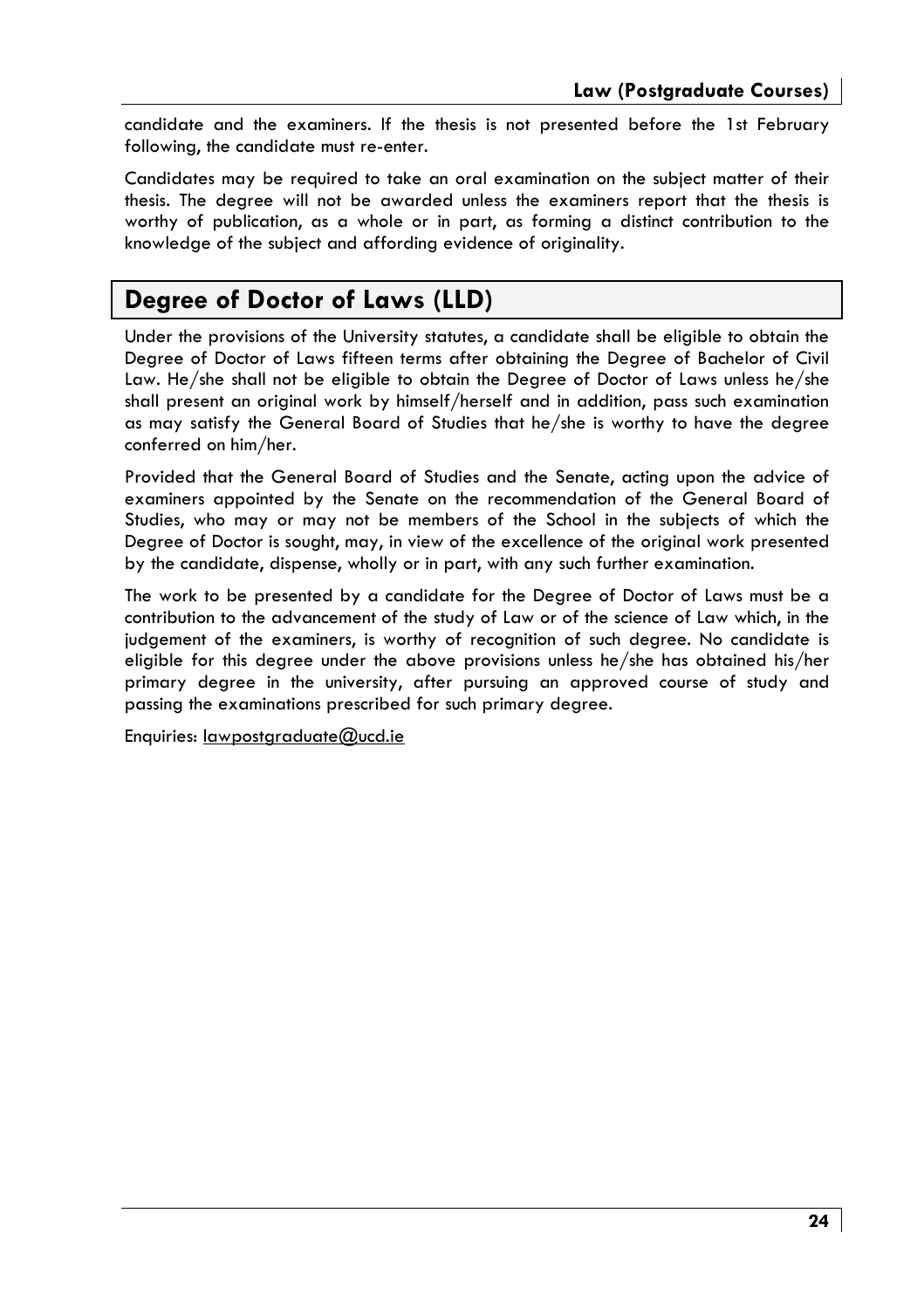# **Diplomas**

# Diploma in Arbitration (DipArb)

(LWDPP0002)

# **Course Description**

The School offers a one-semester (12 weeks) course of studies leading to the award of a Diploma in Arbitration. The topics covered will be of particular interest to all professionals coming into contact with arbitration.

## **Course Structure, commencement and duration**

The Diploma in Arbitration is taught by means of lectures and seminars over the course of twelve weeks. Lectures are held once a week on Thursday evenings and are supplemented by six weekend seminars and workshops involving practising arbitrators and arbitration experts. Lectures in the Irish Law and Legal Procedure component for nonlawyers are held on one additional evening per week, i.e. Wednesday evenings, over the duration of the course.

#### **Admission Requirements**

Students will be expected to have either a recognised legal qualification or a qualification and/or experience in a professional practice such as accountancy, architecture, engineering, surveying, etc. where arbitration is frequently encountered.

Applications will be considered from:

- (a) Practisina barristers or solicitors:
- (b) Barristers or solicitors actively engaged in legally connected employment;
- (c) Graduates holding an approved university law degree or law-based Interdisciplinary university degree;
- (d) Persons with other academic and/or professional qualifications and/or such experience as would satisfy the School that they are able to participate in and successfully complete the course.

## **Course Syllabus**

The syllabus is designed to provide students with a detailed knowledge of Irish law and procedure relating to arbitrations. A special feature of the course is the Award Writing component which gives a grounding in the construction and analysis of reasoned arbitral awards.

The course comprises of two parts as follows:

#### Part A:

#### **Arbitration Law and Procedure**

The Law of Arbitration Arbitration Practice and Procedure Duties of Witnesses of Opinion (Expert Witnesses)

## Part B:

#### **Award Writina**

Legal Analysis of Matters Leading to the Publishing of an Award Writing an Enforceable, Reasoned Award

**LAW P201**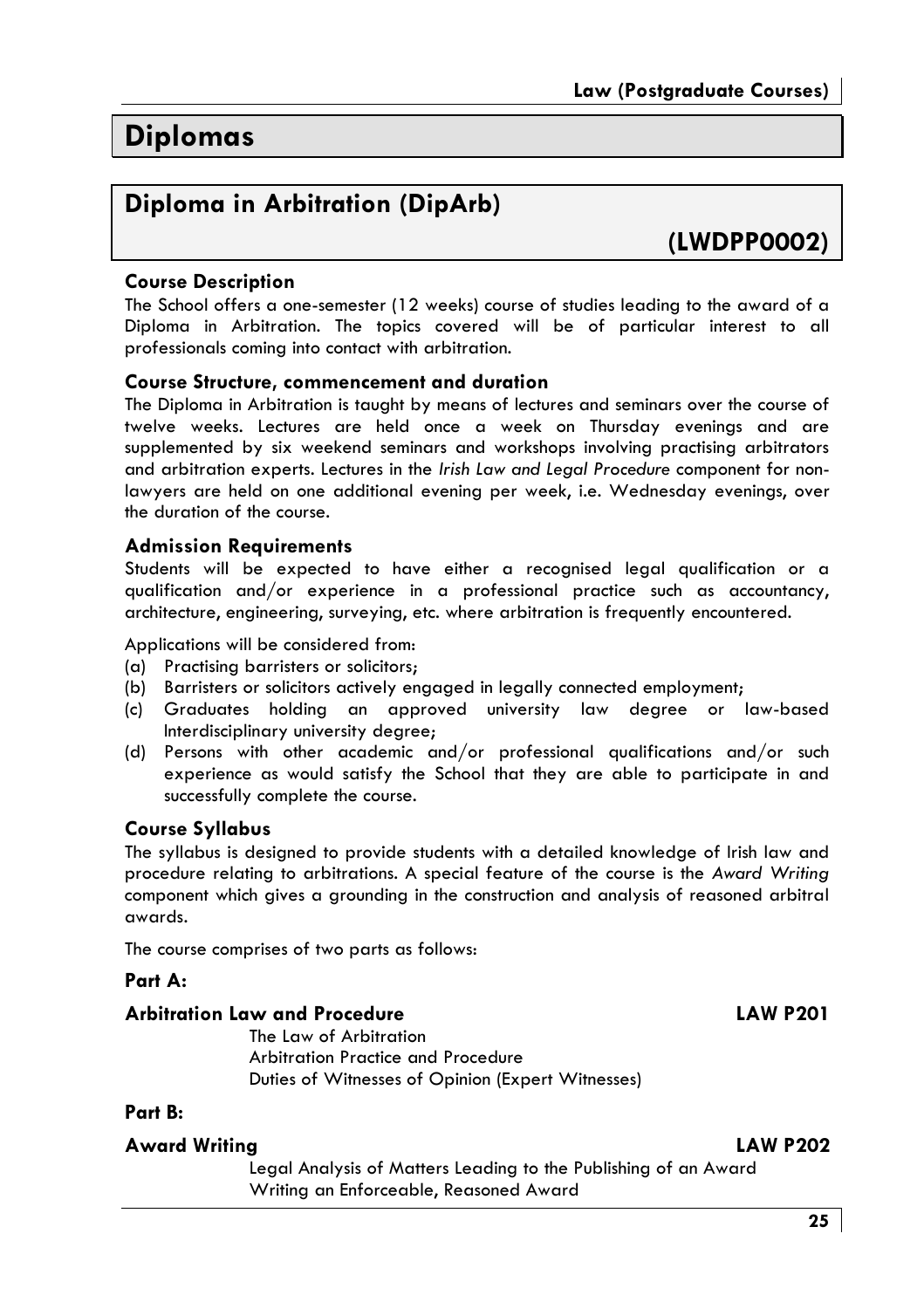Analysis and Drafting of procedural orders and directions

## Law Component for non-lawyers:

# **Irish Law and Legal Procedure**

# **LAW P203**

Students who do not have a recognised Law degree or professional legal qualification will be required to take an additional component on Irish Law and Legal Procedure covering the necessary fundaments of Irish law and procedure including the following:

> General Concepts and Principles of Law and Procedure Law of Contract Law of Tort Law of Evidence

# **Accreditation**

The Diploma in Arbitration course is accredited by The Chartered Institute of Arbitrators. Students completing the course will be eligible to apply for Associate Membership (ACIArb) of the Institute, and, upon passing the examinations, for Membership (MCIArb). Graduates will further be exempted from the examination requirements for entry to fellowship (FCIArb) of the institute and for entry to the arade of Chartered Arbitrator.

# **Application Procedure**

Completed application forms, (available from the School of Law Office), including a passport size photograph, a self-addressed postcard, and evidence of competence in written and spoken English (applicants from non-English speaking countries only), should be sent to:

Postgraduate Law Office, University College Dublin, Roebuck Castle, Belfield, Dublin 4 or email: lawpostgraduate@ucd.ie

by 1st July of the year of entry.

# Diploma in International Arbitration (DipIntArb)

(LWDPP0003)

# **Course Description**

The School offers a one-semester (12 weeks) course of studies leading to the award of a Diploma in International Arbitration. The course is designed to acquaint students with the process of international arbitration and the way in which it is regulated with a view to preparing them for participation in international arbitrations in Ireland and elsewhere.

The topics covered by the Diploma in International Arbitration will be of particular interest to barristers, solicitors and all professionals involved in international contracts and trade or in international dispute resolution.

## **Course Structure**

The Diploma in International Arbitration is taught by means of lectures and seminars over the course of twelve weeks. Lectures are held once a week on Thursday evenings and are supplemented by a number of intensive weekend seminars or workshops from practising international arbitrators and international arbitration experts.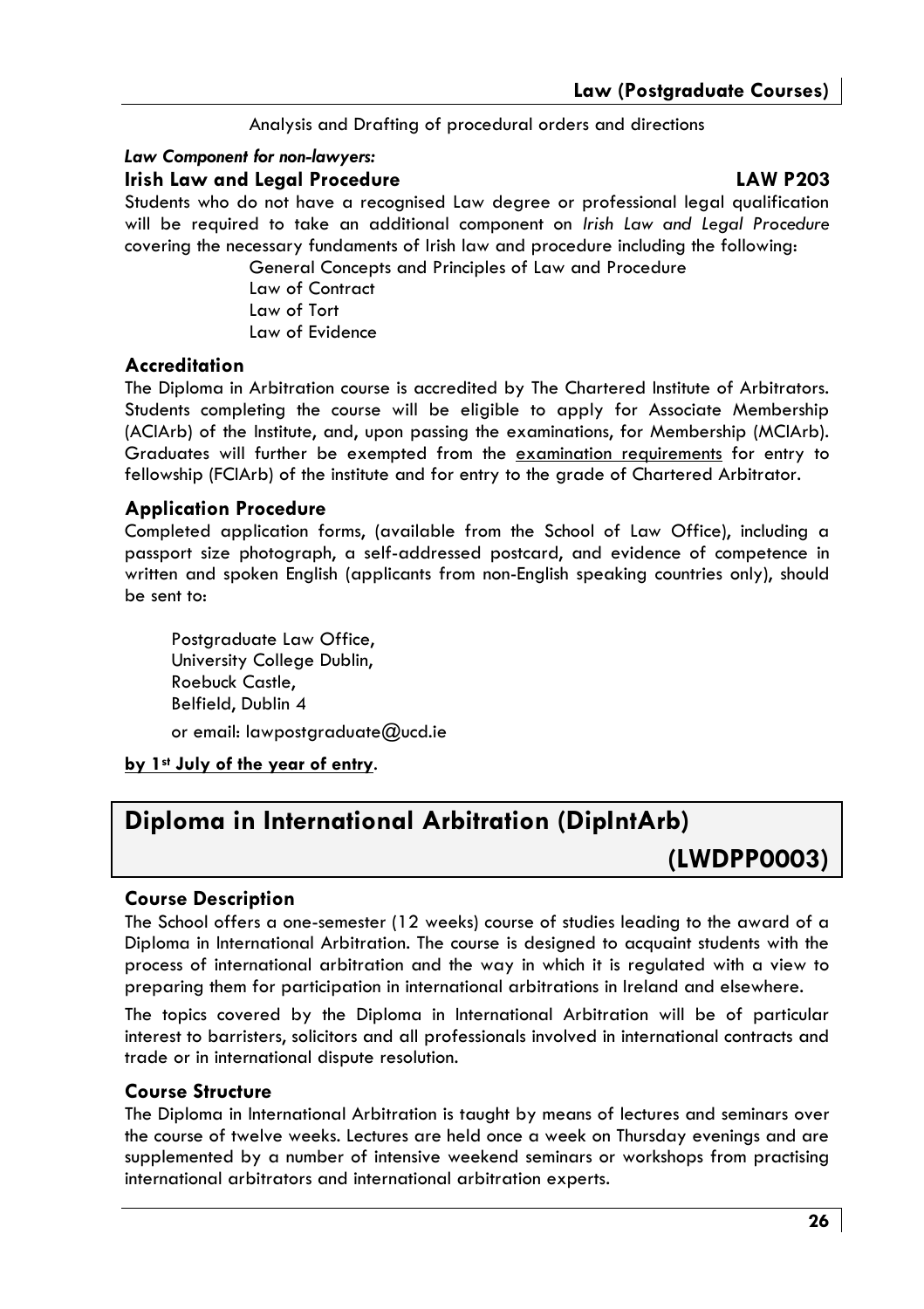# **Admission Requirements**

The course assumes a detailed knowledge and understanding of either law or arbitration. To that end applicants will be expected to hold an approved university Law Degree, or a Diploma in Arbitration (or equivalent qualification). This requirement may exceptionally be waived in the case of applicants who satisfy the School of their knowledge and/or experience of arbitration.

The syllabus is divided into five parts as follows:

| Part I:   | International Arbitration: Law and Procedure<br>General Features of International Arbitration                                                                                                                 | <b>LAW P301</b> |
|-----------|---------------------------------------------------------------------------------------------------------------------------------------------------------------------------------------------------------------|-----------------|
|           | International Arbitration and Alternative Dispute Resolution<br>Sources and Conventions of International Arbitration<br>Leading International Arbitration Institutions and their Rules                        |                 |
| Part II:  | The Arbitration Agreement<br>Validity<br>٠<br><b>Arbitrability of Disputes</b><br>Enforcement of the Agreement                                                                                                |                 |
| Part III: | The International Arbitral Process<br>The Arbitral Tribunal<br>Initiation of the Process<br>٠<br>Conduct of the Process<br>٠                                                                                  |                 |
| Part IV:  | The Arbitral Award and its Enforcement<br>The Award<br><b>Recognition and Enforcement</b><br>٠                                                                                                                |                 |
| Part V:   | Arbitration between States, State Entities and State enterprises and Private<br>Parties<br>Capacity and Consent<br>Sovereign Immunities<br>The International Centre for the Settlement of Investment Disputes |                 |

 $\bullet$ **Enforcement and Recognition** 

# **Application Procedure**

Completed application forms, (available from the School of Law Office), including a passport size photograph, a self-addressed postcard, and evidence of competence in written and spoken English (applicants from non-English speaking countries only), should be sent to:

Postgraduate Law Office, School of Law Roebuck Castle, UCD, Belfield, Dublin 4 or email: lawpostgraduate@ucd.ie

## by 15<sup>th</sup> November preceding proposed entry. The programme commences in January.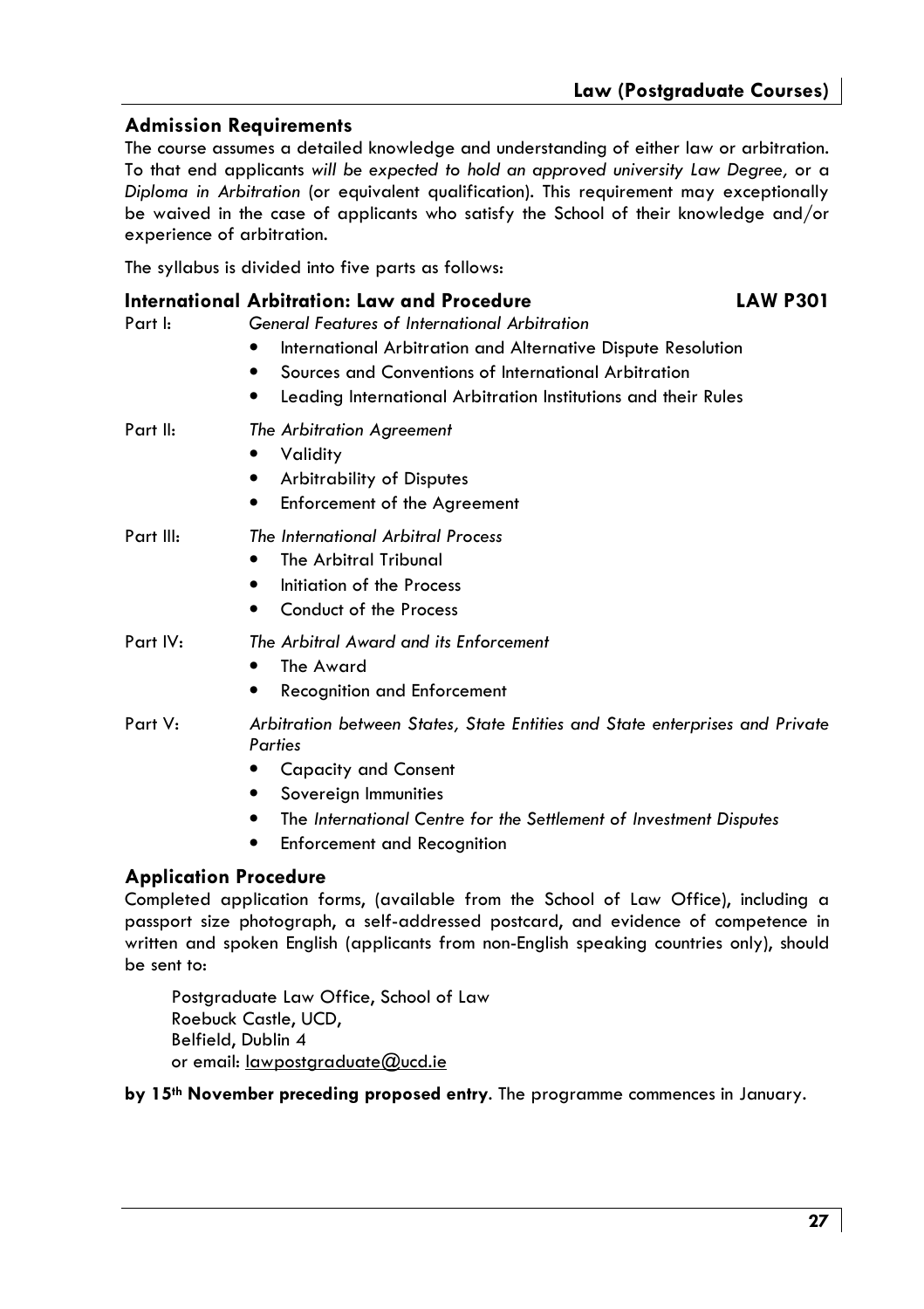# Diploma in Employment Law (DipEmpLaw)

(LWDPP0006)

# **Employment Law**

The relationship between employer and employee has been transformed over the last thirty years. The employer's old common law right to dismiss on notice has been reversed by the Unfair Dismissal Acts 1977-1991. There has been intervention from the European Community, resulting in instruments like the Transfer of Undertakings Directive. The employer's traditional prerogatives have been further reduced by the introduction of whole new forms of regulation, such as the law of employment equality, now codified by the Employment Equality Act, 1998. Employers are looking to the law to remedy practical issues affecting the quality of life in the workplace, like oppressive treatment by co-employees, or privacy at work.

# **Objectives of the Diploma**

The purpose of the Diploma is to acquaint participants with a comprehensive knowledge of the leading principles of employment law, and to develop the study of employment law in Ireland generally. The foundation of the course will be a series of 20 lectures (2) hours duration). The course of lectures will be supplemented by written assianments. The lectures and seminars will be provided both by members of the School of Law at University College Dublin and by practitioners with expertise in the field of employment law.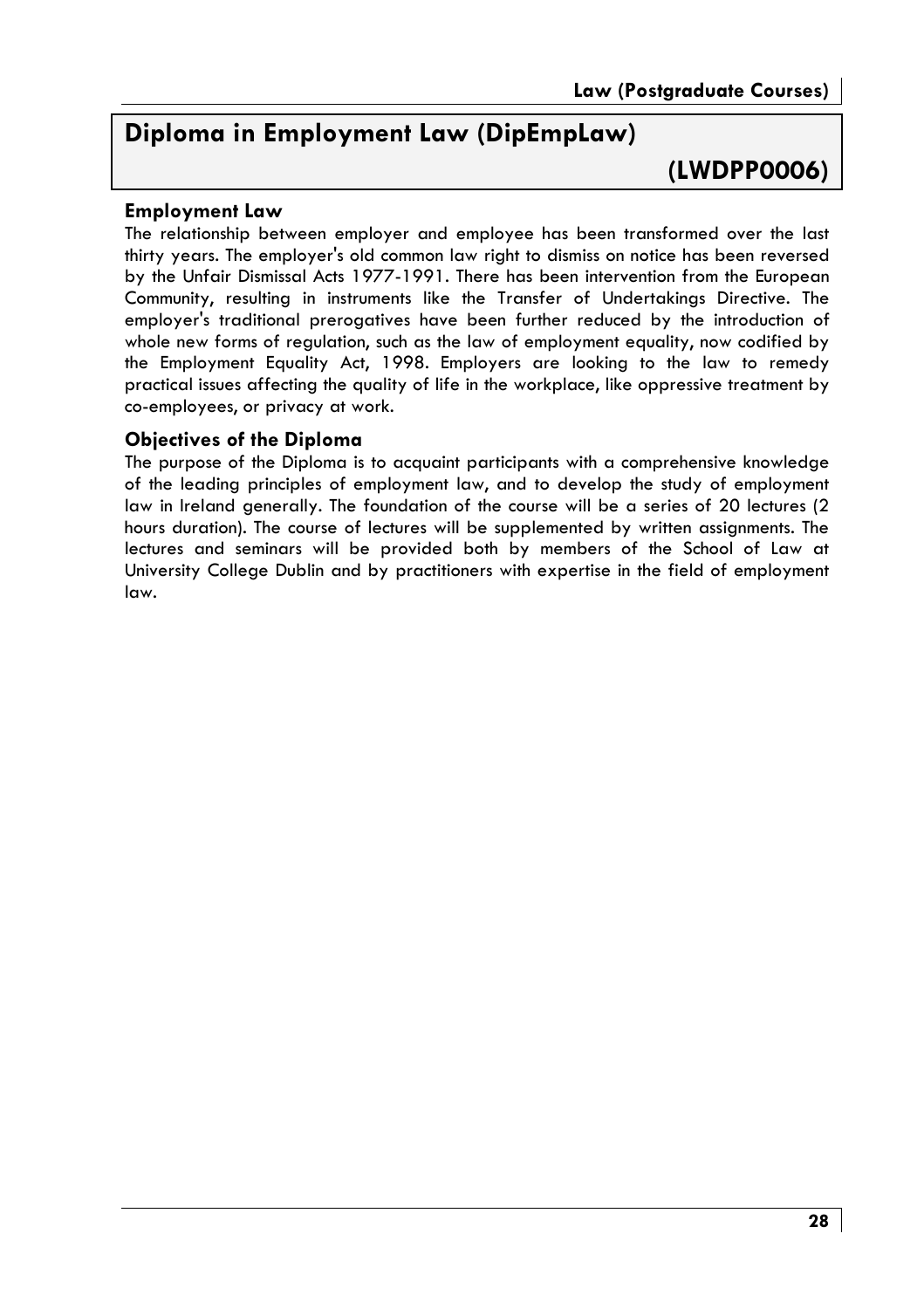# **Course Syllabus**

# **Employment Law**

# **LAW P601**

#### 1. **Introduction**

The role of the State: Department of Enterprise, Trade and Employment; Department of Justice, Equality and Law Reform. The institutions of Employment Law: Labour Court, Employment Appeals Tribunal, Rights Commissioners, Equality Tribunal, Equality Authority.

#### $2.$ The Formation of the Contract of Employment

Identification of a contract of employment. Atypical employment - Part Time Work Act 2001, Fixed Term Work Act 2003. Sources of terms and conditions of employment.

#### $3<sub>1</sub>$ **Employment Rights and Duties**

The Payment of Wages Act, 1991 and the National Minimum Wage Act, 2000. Working time and leave periods: the Organisation of Working Time Act, 1997; the Maternity Protection Act, 1994; the Adoptive Leave Act, 1995; the Parental Leave Act, 1998; the Carer's Leave Act, 2001. Remedies for bullying at work.

#### $\mathbf{A}$ **Dismissal**

Dismissal on notice and summary dismissal at common law. Remedies in the case of wrongful dismissal. The dismissal injunction. The Unfair Dismissal Acts, 1997-2001. Qualifying conditions for protection under the Unfair Dismissals Acts, 1977-2001. Fair and unfair arounds of dismissal. Redress for unfair dismissal.

#### **Employment Equality** 5.

EEC Treaty Art 141. The Equal Treatment Directive (76/204 EEC). The Employment Equality Act. 1998. Council Directive 2000/78/EC. Direct and indirect discrimination on grounds of gender. Discrimination in relation to access to employment and in conditions of employment. Equal pay. Discrimination on grounds of disability and age.

#### 6. **Employment Rights in the case of Business Failure**

The variation of contractual terms. The Collective Redundancies Directive 98/59. Protection of Employment Act, 1977 and E.C. (Protection of Employment) Regulations, 2000. The Redundancy Payments Act, 1967-2003). Employers' insolvency.

#### 7. The Acquired Rights Directive

The principal obligations under Council Directive 2001/23/EC. EC(Transfer of Undertaking) Regulations 2003.

#### 8. **Industrial Action**

The industrial torts. The employer's remedies. The labour injunction and s.19 of the Industrial Relations Act, 1990. The law relating to picketing. The vicarious liability of a trade union for wrongs committed by strike organisers. The dismissal of strikers. Wages and industrial action.

#### 9. **Corporate Governance and Employee's Interests**

Directors duties and employees' interests. S.52 of the Companies Act, 1990. Employee share-ownership. Employee and trade union participative entitlements.

#### 10. Human Rights and Employment Law

The protection of workplace privacy. The law relating to trade union recognition; Industrial Relations(Amendment) Act 2001. Information and consultation Rights.

# **Who Should Apply?**

Practising solicitors or barristers a)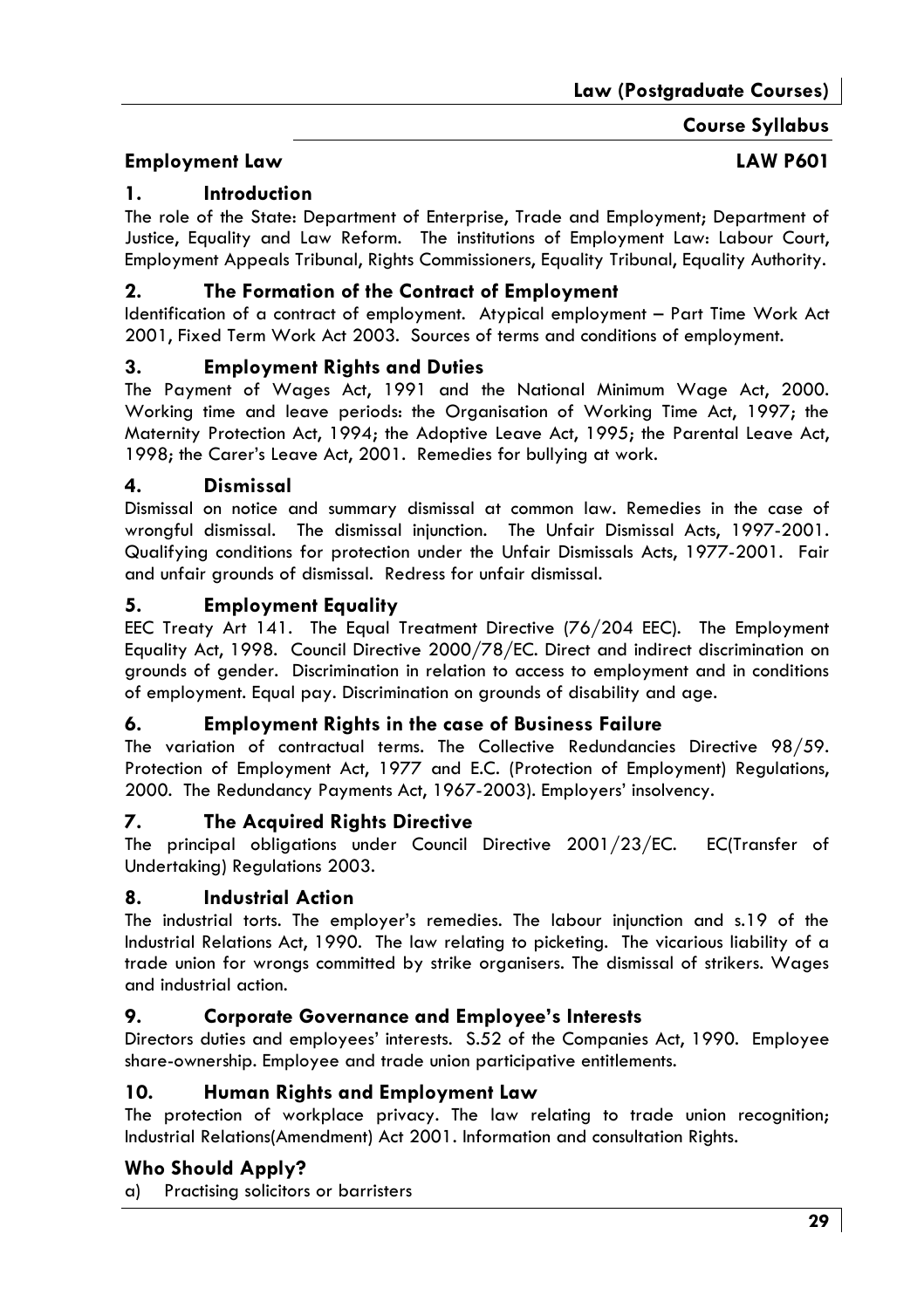- b) Solicitors or barristers working in the fields of personnel management or employed by trade unions
- $c)$ Graduates holding an approved university law degree or law-based interdisciplinary degree
- While the course is legally-orientated, applications will also be considered from d) those who hold an academic and/or professional qualification and/or persons of such expertise and experience as satisfy the School that they are able to participate fully in and successfully complete the course.

# **Course Structure and Duration**

The course is taught through 20 lectures (2 hours) and runs from mid-September to end of February. Lectures will be held on Wednesday evenings between 6.30pm and 8.30pm. The course will be held in the School of Law's Legal Education Centre, Roebuck Castle, Belfield.

Enauiries to:

Postgraduate Office by telephone on +353-1-716 8754 or email lawpostgraduate@ucd.ie

#### The closing date for applications is 1st July of year of entry.

## **Examinations**

One three-hour examination will be held at the end of the course. The pass mark is 50%. There are no further categories other than Pass/Fail. There will be no provision for repeat examinations.

# Diploma in European Convention on Human Rights Law (Dip Eur Con on Human Rights)

# (LWDPP0005)

## The European Convention on Human Rights

The European Convention on Human Rights is the primary vehicle through which a human rights claim may be pursued against European States at the international level. The importance of the Convention rests not only in its delineation of the rights which Contracting States are obliged to guarantee, but also in the enforcement machinery which it sets up to ensure compliance with these rights. This machinery includes a European Court of Human Rights with jurisdiction to adjudicate on complaints by individuals within the jurisdiction of the Contracting States who allege a breach of any of the Convention guarantees. Contracting States are legally obliged to implement all judgements of the Court in cases to which they are party.

Ireland is a contracting party to the Convention and as such is obliged under international law to implement the rights and obligations set out in it. Recently, the Convention has gained a higher profile domestically with the introduction by the Government of legislative proposals aimed at incorporating the Convention into the domestic legal order. Once passed into law, this legislation will require Irish courts to take account of the Convention and the decisions of the European Court of Human Rights in interpreting Irish law.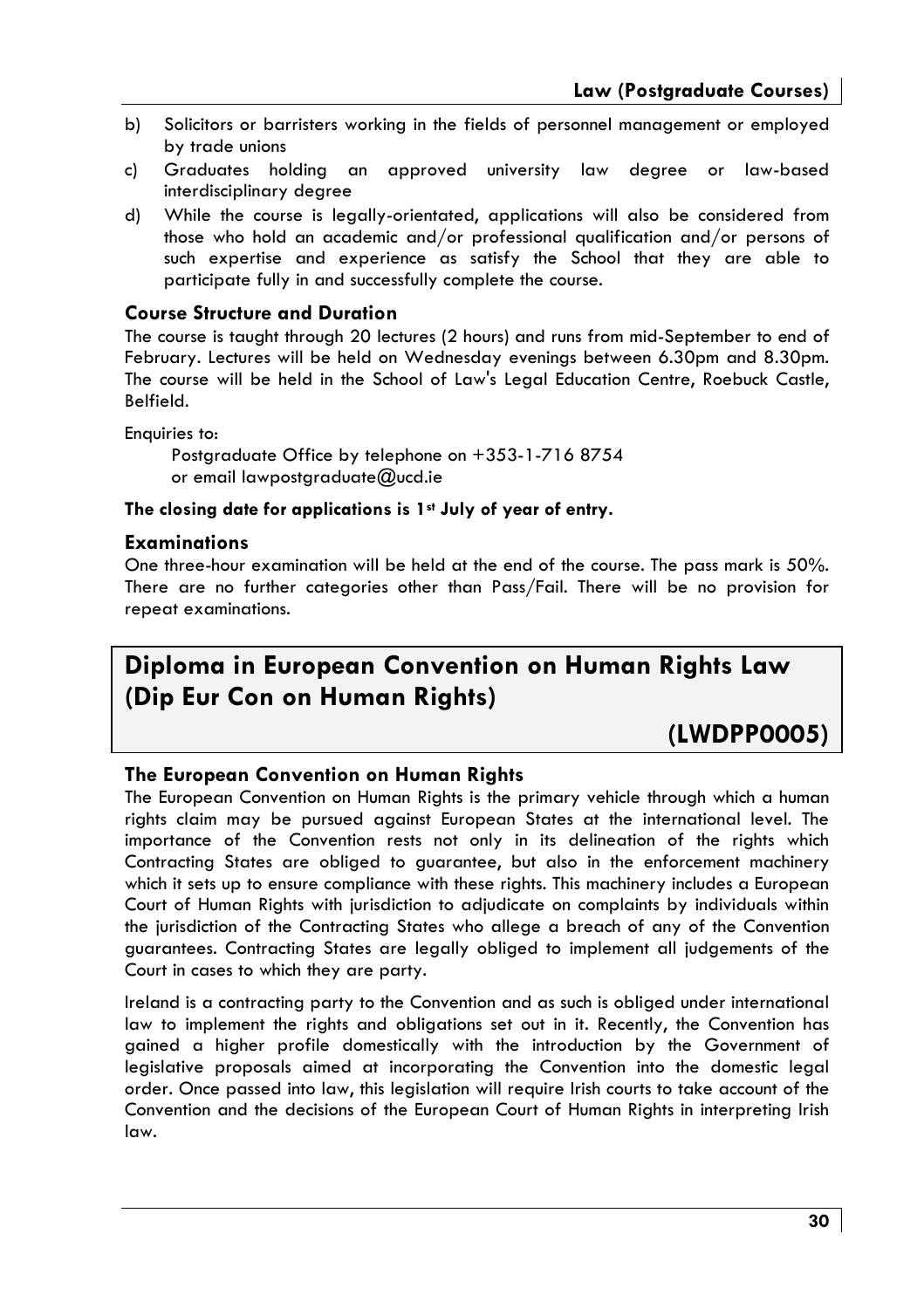# The Objectives of the Diploma

The purpose of the Diploma is to provide participants with an in-depth knowledge of the main provisions of the Convention. The Diploma will be directed primarily at members of the practising legal profession (solicitors, barristers and judges) and will incorporate both a practical and analytical approach towards the interpretation of the Convention. The Diploma will address the emerging need for information and understanding of human riahts when the Convention is incorporated into the domestic legal order.

# **Admission requirements**

Applications will be considered from:

- (a) Members of the judiciary, barristers, solicitors and members of the leagl profession generally;
- (b) Graduates holding an approved university law degree or law-based interdisciplinary degree;
- (c) In exceptional circumstances, the holders of academic and/or professional avalifications
- (d) Persons of such expertise or experience as to satisfy the School that they are able to participate fully in and successfully complete the course.

# **Course Structure and Duration**

The course is taught over 20 weeks commencing in mid-September and concluding at the end of March. Lectures will be held on one afternoon per week and will take place from 2.30pm-5.30pm. A series of 4 special seminars may be held on Saturday mornings. Lectures and seminars will take place in the School of Law's Legal Education Centre, Roebuck Castle, Belfield.

# **Application Procedure**

Application forms are available from the Postgraduate Law Office, School of Law, Roebuck Castle, University College Dublin, Belfield, Dublin 4.

#### The closing date for submission of completed application forms is 1st July of the year of entry.

## Diploma enquiries:

Postgraduate Law Office, School of Law, Roebuck Castle, University College Dublin. Belfield Dublin 4.

telephone +353-1-716 8754 or email: lawpostgraduate@ucd.ie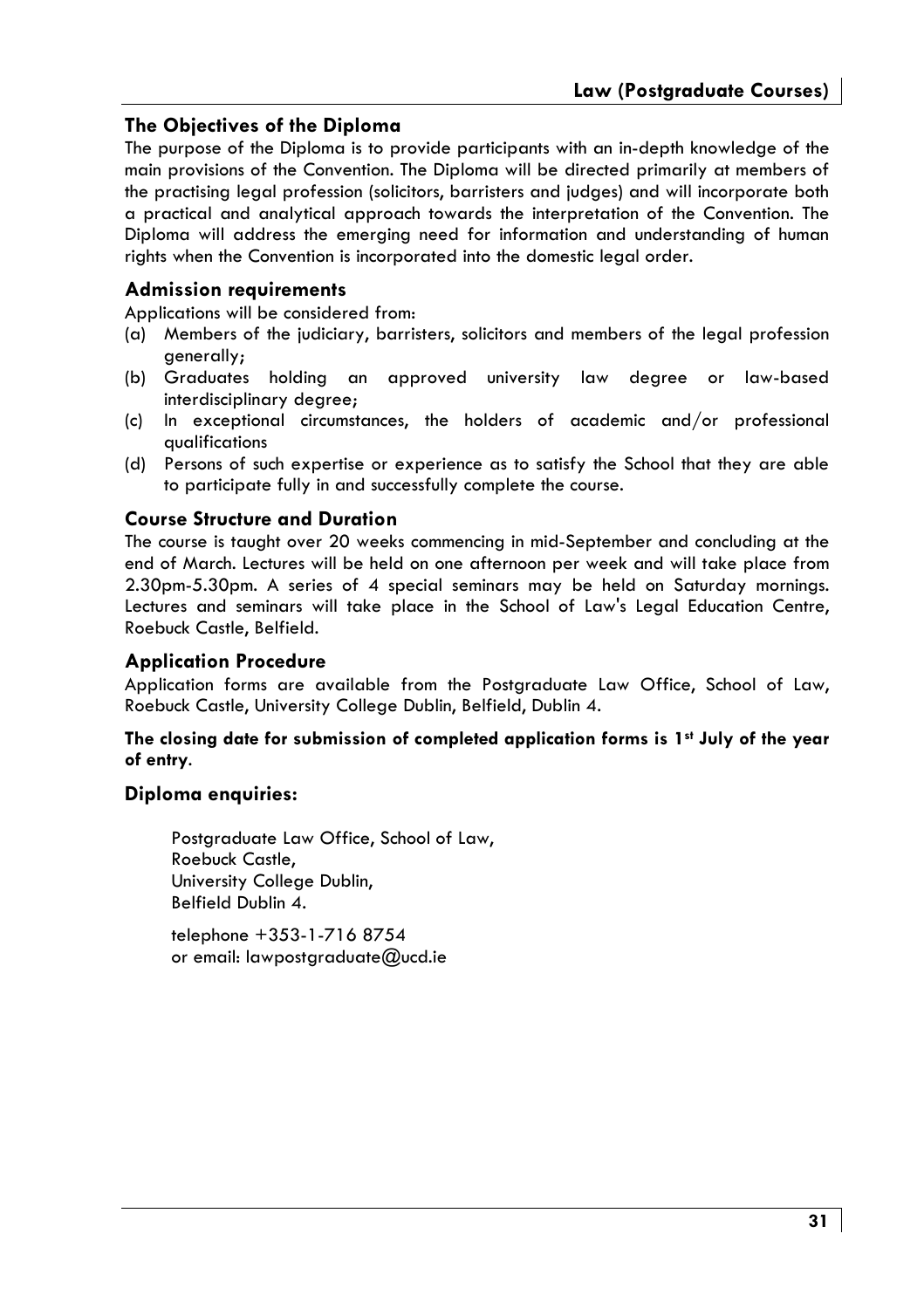# **Interdisciplinary Degrees**

The School of Law contributes to the inter-school master's degree and higher diploma programmes of Equality Studies and to the Master of Arts/Master of Economic Science (European Economic and Public Affairs) programmes.

# Degree of Master of Equality Studies and Higher Diploma in Equality Studies

# **Course Description**

University College Dublin offers a Master's Degree and a Higher Diploma in Equality Studies. This is an inter-school programme taught by staff from the Colleges of Business and Law, Human Sciences, and Arts. It is designed to cultivate a pluridisciplinary appreciation of equality issues of both national and international significance and to explore their interrelationship. Courses commence in September of each year and may be taken on either a full-time or part-time basis.

# **Admission Requirements**

Applicants for the Master's Dearee will normally be reauired to have a Second Class Honours dearee, Grade II or equivalent. For admission to the postgraduate Diploma, applicants will normally be required to have a primary degree or equivalent. It is desirable that candidates for both the Master's Degree and Diploma should have worked or studied in the fields of equality, social justice or human rights.

# **Application Procedure**

Application forms and further information on these programmes can be obtained from:

The Equality Studies Centre, University College Dublin, Library Building, Belfield, Dublin 4.

# **Course Syllabus**

There are four main areas of study:

- 1. Development and Global North/South Inequalities
- $2<sub>1</sub>$ **Gender Inequalities**
- $\mathbf{R}$ **Class Structures and Equality**
- $\mathbf{A}$ Minorities and Discrimination